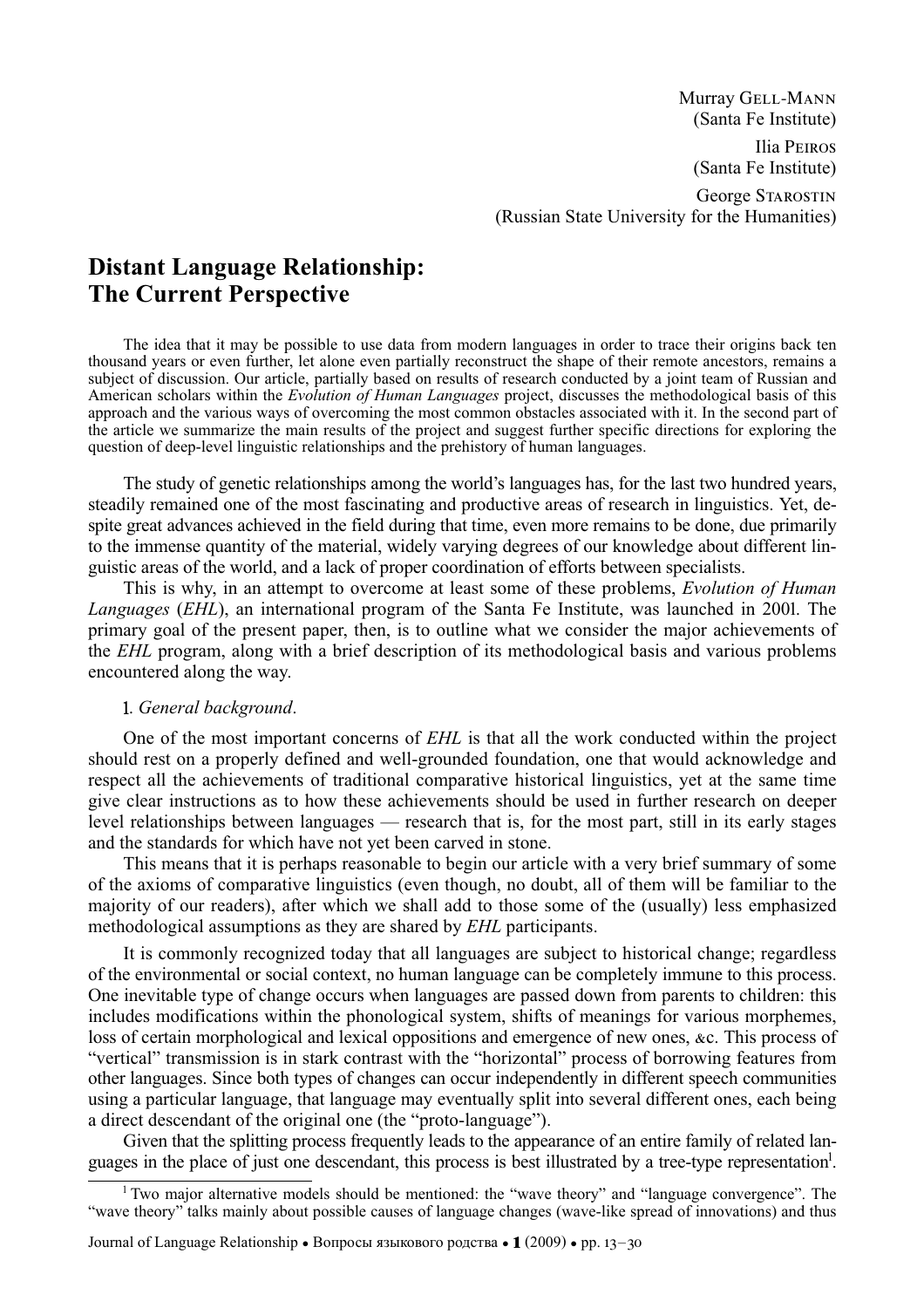Each family tree consists of a number of nodes connected by arrows. Nodes represent (proto-)languages, while arrows are used to represent relations between the nodes. Therefore, while studying any particular language family, we need to address two different questions: "which nodes will we identify? (grouping)" and "how are they linked to each other in the tree? (branching)".

With the exception of a tiny handful of ancient languages attested in writing, modern languages are our only source of information on previous stages of language development. Reconstruction of these stages based on a scientific study of modern languages is the main task of comparative linguistics.

The major principles of comparative linguistics, after half a century of preliminary research, were explicitly and systematically formulated by the Neogrammarian school in the second half of the XIXth century on the factual basis of the Indo-European language family. Today, despite occasional criticism from the theoretical side, they continue to remain as the backbone of this field of study. For the most part, these principles concern reconstruction of proto-languages through a comparison of their descendants that necessarily involves discovery and description of systematic patterns of language change. Primary among these is the presence of regular (recurrent) phonetic correspondences between compared lexical items. Over the last century or so, the comparative method has been successfully applied to a whole set of families whose languages vary widely in phonological and grammatical structure, area of dispersal, lifestyle of the speaker community, and cultural background. We therefore accept the universal nature of the comparative method<sup>2</sup>.

## 2. Language families: the three types.

Expanding beyond general textbook information on basic premises of comparative linguistics, we may classify all well-established and hypothetical linguistic families<sup>3</sup> into three types, depending on the level of transparency of relationships exhibited by their daughter-languages. This classification has both a practical / intuitive origin and a more formalized one, and we believe it to be of serious use for macrocomparative purposes.

In practical terms, type A would be associated with compact, well-defined families (which we may simply call "groups") like Germanic, Polynesian, or Turkic. As a rule, it is intuitively evident for specialists and native speakers alike that such families have arisen not very long ago, and it is usually not very difficult to obtain a proto-language reconstruction for each of them in strict accordance with the comparative method. These reconstructions normally constitute the most reliable results in historical linguistics.

Type B families (below called "stocks") consist of languages whose relationship is not intuitively evident for speakers, so that special research is needed to demonstrate it. Nevertheless, a strong case often can be made for genetic relationship even without resorting to strict phonological reconstruction, since the languages still preserve a large number of the common forms and features of their proto-language. The best-known case of such a stock (usually called "family") is Indo-European; other examples would include, for instance, Turkic, Dravidian, or Uto-Aztecan. The number of reliable reconstructions for this type of family is significantly smaller than for those of type A.

As a rule, the best results at this level are achieved not through direct comparison of modern languages, but in two steps: (i) reconstructing proto-languages for all the type A groups within the larger family and (ii) using these reconstructed "intermediate" proto-languages as the base material for reconstructing the proto-language of the larger family, thus increasing the level of transparency<sup>4</sup>.

does not contradict the "tree model". The language convergence model claims that new languages can arise through convergence of formerly unrelated idioms. In most known cases, "convergence" can be simply interpreted as massive-scale borrowing from language  $A$  to language  $B$ , without affecting its genetic affiliation. For a good discussion of the subject see, e. g., [DIMMENDAAL 1995].

 $2$  For a more detailed explanation of the comparative method and the way it can be applied to different language families any number of general handbooks on historical linguistics may be consulted. Some of the best include, in English, [HOCK & JOSEPH 1996]; [CAMPBELL 2004], in Russian, [BURLAK & STAROSTIN 2005].

<sup>3</sup> The term 'family' is extended here to signify any type of genetic group of languages, families of any age and internal diversity, superfamilies, and even super-super-families. For a detailed discussion, see [Peiros <sup>1997</sup>]. <sup>4</sup>

 One notable exception from this procedure is Indo-European. Although the family (*=* stock) unquestionably belongs to Type B, its reconstruction was effectuated in the  $19<sup>th</sup>$  century not on the basis of intermediate reconstructions of Proto-Slavonic, Proto-Germanic, Proto-Indo-Aryan, &c. but on the basis of historically attested ancient languages (Old Indian, Ancient Greek, Classical Latin, &c.); these were used as entities close to proto-language status for their respective branches.

֦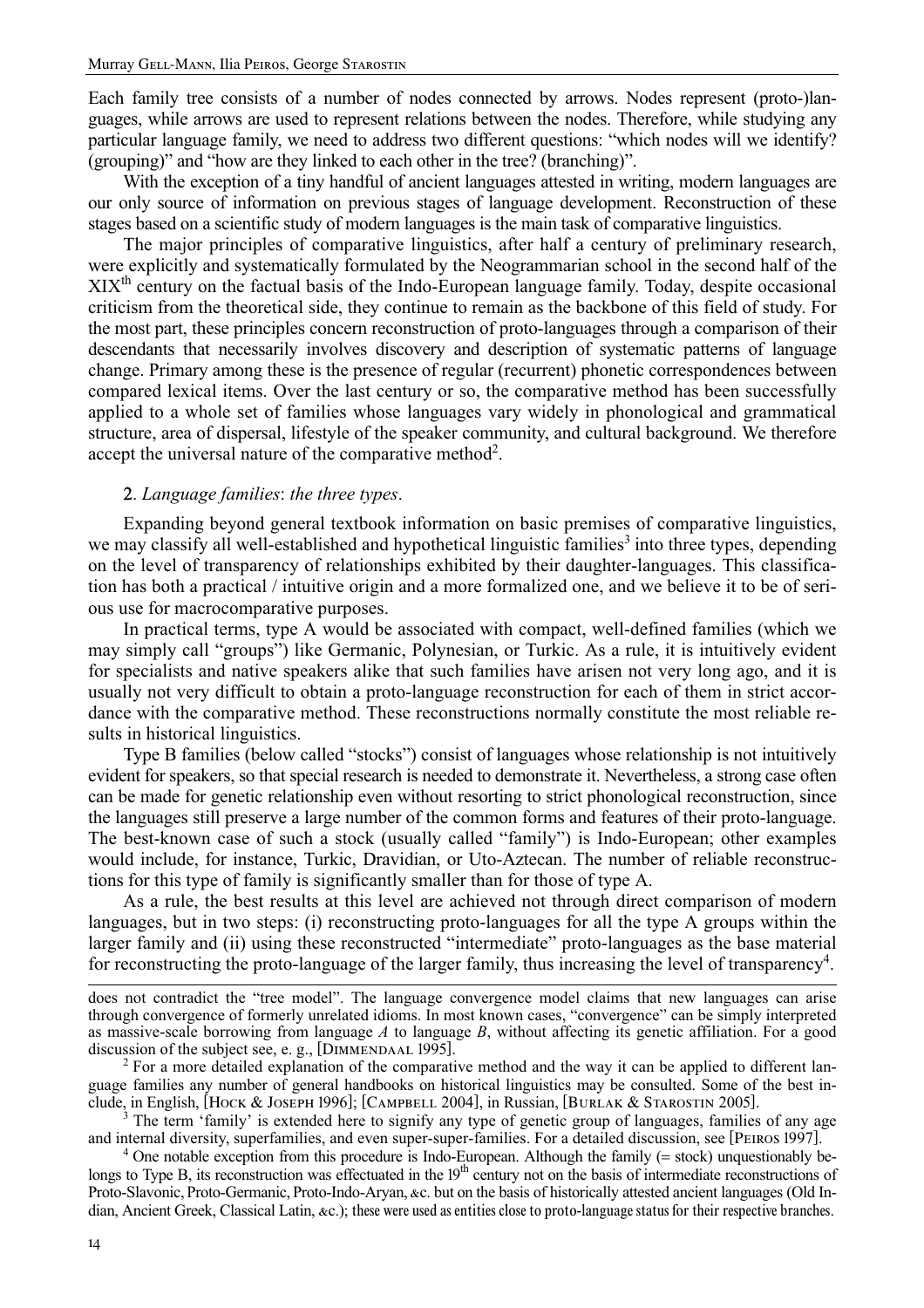To use an example from Dravidian languages, a successful direct comparison between, for instance, Kui sing and Toda  $\ddot{u}z$  'five' would hardly be imaginable; however, if the former is first traced back to Proto-Gondwan \*say- and the latter to Proto-South Dravidian \*ay- (with both - $\dot{n}g$  and -z elements going back to old numeric suffixes), the comparison becomes easier to interpret; all that is needed is to verify the regularity of the correspondence "Gondwan  $*_s$ -: Proto-South Dravidian  $\emptyset$ -", which is, indeed, regular [BURROW & EMENEAU 1984: 245].

In addition, relying on intermediate proto-languages usually leads to a drastic increase in the number of suggested etymologies: there will always be more matches between Proto-Germanic and Proto-Slavic, for instance, than there will be for modern German and Russian, due to the inevitability of lexical loss in individual daughter languages. A relevant form may be lost in Russian, but retained in Polish and, say, Bulgarian and thus reconstructed for the proto-language.

Finally, Type C, for which the name "superfamily" or "macrofamily" is often reserved, represents a situation in which comparison between attested (usually modern) languages may yield so little evidence that any hypothesis of their being related risks falling within the limits of chance coincidence. With thousands of years of phonetic change obscuring potential regularity of correspondences, and, even more importantly, thousands of years of gradual semantic and lexical replacement drastically reducing the numbers of true cognates and exact semantic matches, credible reconstructions of proto-languages for superfamilies cannot usually be significantly advanced by comparison of modern languages. However, one may always try to increase the level of transparency by employing reconstructions of intermediate stages  $(A > B > C)$ .

Thus, in a situation similar to that of the previous example, hardly anyone would propose to compare directly Hungarian víz 'water' with Greek hydōr id., due to lack of obvious phonetic similarity. In addition, even if we made a wild guess, proposing that the correspondence between Hungarian  $\nu$ - and Greek  $h$ - is regular, we would not be able to support our proposition with a significant number of equally strong lexical matches between Hungarian and Greek.

However, if, through systematic reconstruction, the Hungarian form is first traced back to Proto-Uralic (Type B family) \**wete*, and the Greek form to Proto-Indo-European (also type B) \**wedōr*, the reconstructed forms, being much closer to each other phonetically, provide a strong incentive for further comparison. In addition, operating with Proto-Indo-European and Proto-Uralic rather than Hungarian and Greek allows us to demonstrate the regularity of this correspondence in a much more satisfactory manner; cf. such additional comparisons as PIE \**uegh*- 'to carry' : PU \*wiye id., PIE \*uisu- 'all' : PU \*wence id., PIE \**uon* $\hat{k}$ - 'crooked' : PU \**wanka* id., &c. (in these and other examples the Greek and/or Hungarian equivalents are either missing or show different reflexes of the original reconstructed phoneme  $*_{w-}$ ).

The basic principle underlying this and many other such examples is as follows: if the overall number of cognates, their degree of phonetic similarity, and the degree of transparency of regular phonetic correspondences between proto-languages X and Y all show a significant increase compared to the same features of any given daughter language of X and any given daughter language of Y, this is a strong signal in favour of genetic relationship between X and Y.

This semi-intuitive understanding of different types of families is conveniently formalized on the basis of such methods as lexicostatistics and glottochronology. The former measures degrees of relationship between languages based on the relative number of cognates in their basic lexicon (most conveniently represented by the so-called "Swadesh wordlist" of 100 items); the latter carries this procedure even further by trying to calculate approximately the absolute age of separation between related languages<sup>5</sup>. Thus,

 $rac{1}{5}$  $5$  A detailed discussion of glottochronology (frequently defined as the method of dating the age of language separation based on the assumption of a constant rate of change within the basic lexicon) lies beyond the scope of this paper, and acceptance or rejection of this method is generally irrelevant to the main points that the current article is trying to emphasize. It should, nevertheless, be stated that the actual formula that is being consistently applied within EHL is not the original one, first suggested by Morris Swadesh in the early 1950s and heavily criticized by many specialists in historical linguistics. Instead, we use a significantly revised version of it put forward by S. Starostin. The revised variant, in contrast with the Swadesh formula, works well on all historically attested cases (this has been demonstrated in [Starostin 2000]) and has so far yielded credible results for all analyzed families (for some of the figures, see, e. g., [Starostin 2003]). Further methodological improvements, such as introducing individual replacement rates for each word on the 100-wordlist ([STAROSTIN 2007]), were gradually introduced by STAROSTIN until his demise in 2005; today, the work is carried on by some of his disciples, e. g. [VASILYEV & MILITAREV 2008].

Several serious objections against the methods of lexicostatistics and glottochronology are worth a brief mention. One is based on misleading percentages of cognates obtained while comparing Icelandic with other Scandinavian lan-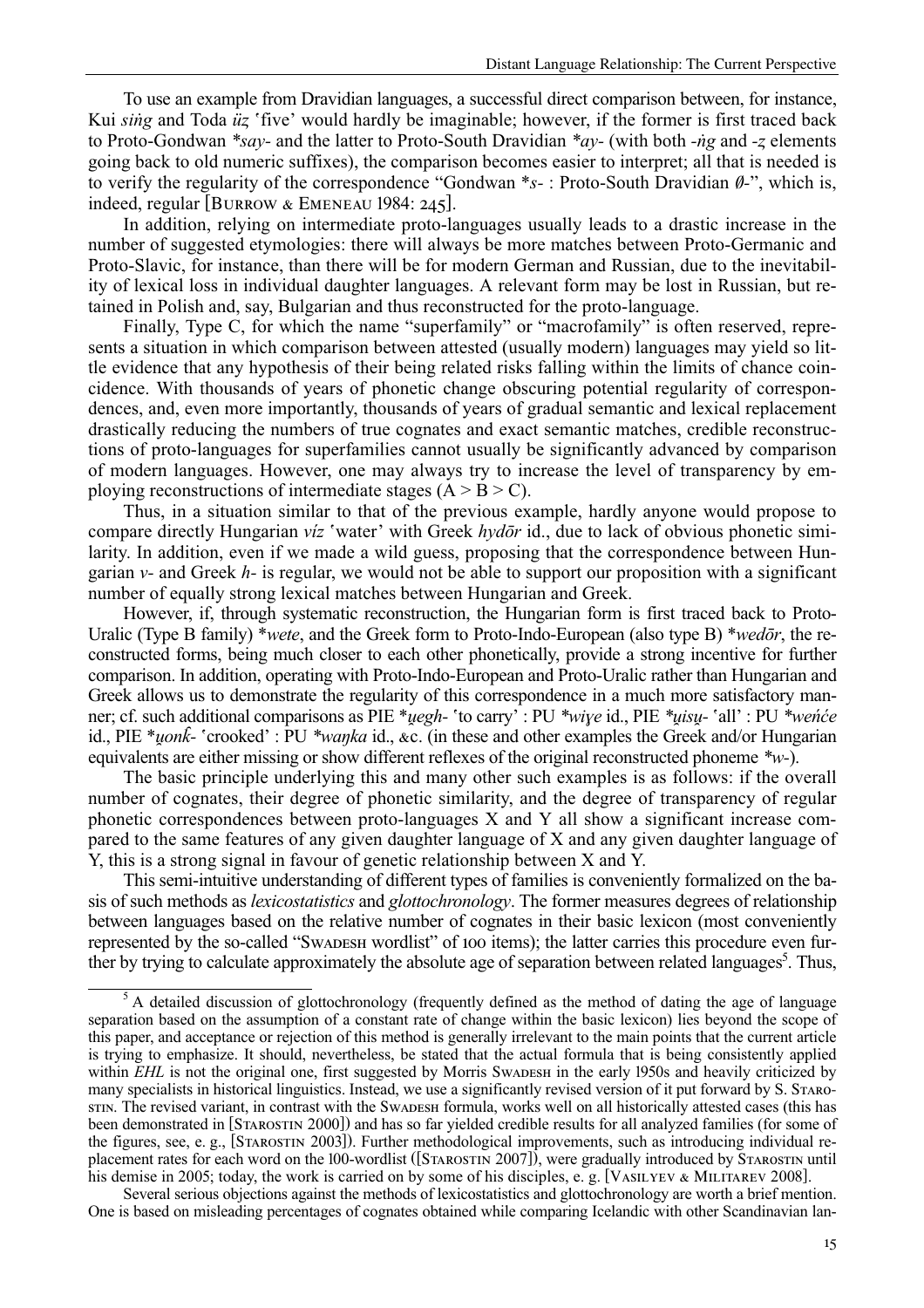each of the three family types can be roughly associated with (a) certain ranges of percentages of lexical matches between related (modern) languages and (b) a certain range of ages.

| Type | Percentage of matches<br>on the SWADESH 100-wordlist | Approximate age <sup>6</sup>           |
|------|------------------------------------------------------|----------------------------------------|
|      | $\approx 45\% - 95\%$                                | $\approx$ 2,000-4,000 KYA <sup>7</sup> |
| R    | $\approx 10\% - 45\%$                                | $\approx 4,000 - 7,000$ KYA            |
|      | less than $10\%$                                     | older than 7,000 KYA                   |

In reconstructing a proto-language we first start with attested languages, thus moving in the opposite direction from actual historic development. However, it is only in this way that we can preserve and account for all the relevant information maintained in recorded languages. Relatively simple reconstructions of type A families are used to advance to more ancient stages (type B); with a sufficient number of type B reconstructions at our disposal, we have the right to begin the study of an even deeper, Type C, relationship, where "B-reconstructions" perform the same function as modern languages for the first step of the research.

It is necessary to specify here what we mean by "reconstruction", since the term can be used differently in various kinds of historical research. An actual reconstruction consists of several steps:

- (i) formulation of the initial relationship hypothesis. This is usually done on an intuitive basis through observing certain kinds of similarities between a number of languages — primarily lexical and morphological (if the languages in question do have morphology);
- (ij) accumulating a representative list of similar-looking morphemes in the languages under investigation ("similar-looking" first and foremost presupposes straightforward phonetic similarity between the morphemes, but may also signify a preliminary, sketchy notion of patterns of correspondence). At this stage such a collection may include all sorts of comparisons: borrowings, chance resemblances, forms of common origin, even mistakenly transcribed data (particularly for languages where such data are the only available kind);
- (iij) performing a reconstruction of the phonological system of the protolanguage by tracing recurrent patterns in the accumulated material; these might suggest rejecting some look-alikes or adding previously neglected comparisons;
- (iv) reconstructing the morphemic inventory of the proto-language by sifting through the list of accumulated lookalikes and modifying it according to one's current understanding of the languages' historical phonologies;
- (v) reconstructing (wherever possible) the grammar of the proto-language.

It must be stressed that the order of these stages cannot be changed: phonological correspondences can only be established on the basis of morphemic look-alikes, while reconstructing morphological structure is impossible without a list of reconstructed grammatical morphemes. The minimum amount of information about any given proto-language must necessarily include a reconstructed phonological system accompanied by a representative list of reconstructed morphemes (both lexical and grammatical). In other words, a list of segmental units presented for the proto-language is always more substantial evidence for its existence than any proposals on its typological structure, means of word formation, ¤c., which represent the final stage of research.

# 3. Problems of linguistic grouping.

Of the several hundred language families mentioned in general linguistic literature, some are well-studied, with credible proto-language reconstructions, while others may be rejected as errone-

guages [BERGSLAND & VOGT 1962]; this issue has been eliminated by S. STAROSTIN [2000], who showed that such errors are usually generated by large amounts of borrowings in the wordlist, and that elimination of borrowings from the calculations leads to much better results. The idea of diversity of retention rates put forward by R. BLUST on the basis of Austronesian, (see, for example, [Blust 2000]), has been demonstrated as unnecessary by one of the authors of the present article [Peiros 2000]. Also, Blust's observation that existing lexicostatistical classifications of Austronesian, such as [Dyen 1965], do not confirm the mainstream views on this family, is not particularly relevant, since so far, neither the lexicostatistical, nor the generally accepted classification of this family have yet received proper justification. <sup>6</sup>

We crudely estimate the margin of error of our datings at an order of about 10%.

<sup>7</sup> Thousands of years ago.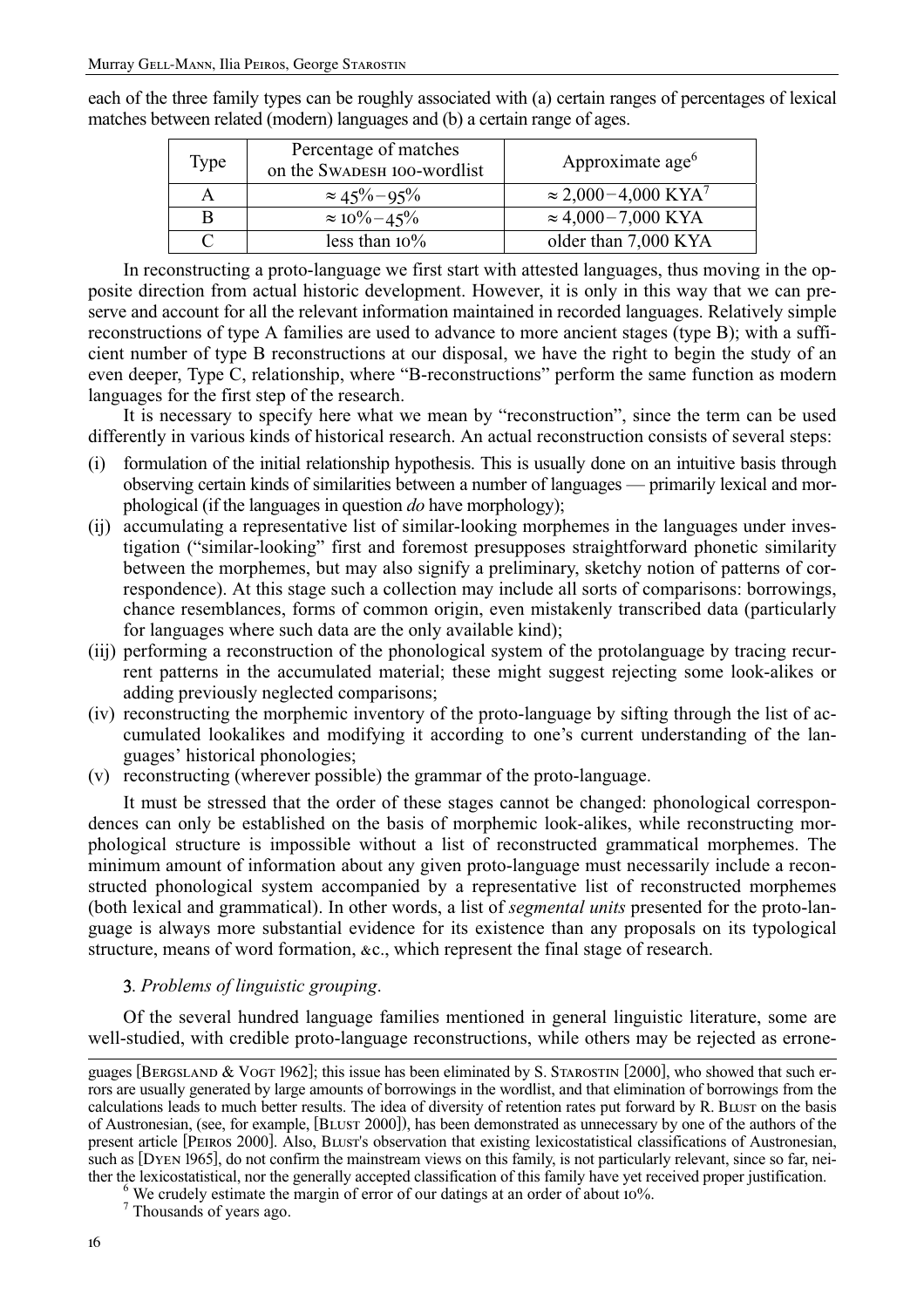ous or unconvincing. A list of more or less accepted language families is given in Ethnologue [Gorbon 2005], which can be used here as a temporary starting point for further discussion.

The number of families identified within Eurasia is not very large<sup>8</sup>; it includes mainly B-type families like Indo-European, Uralic, Dravidian, Sino-Tibetan, Tai-Kadai, ¤c. There are also a few smaller Atype families that require further comparative study. Some languages of Eurasia are treated as isolates, without any known genetic connection<sup>9</sup>. No C-type families in Eurasia are accepted by *Ethnologue*.

When it comes to classification of African languages, the same source gives us quite a different picture. Here it lists but four "families", all of them C-type: Khoisan, Afroasiatic, Niger-Congo, and Nilo-Saharan. The Khoisan family is the smallest and, through recent research, probably, slightly better understood than the others<sup>10</sup> (although its external connections are hard to define because of unique phonetic features such as the so-called 'click' sounds, making it hard to compare even the intermediate reconstructions with the other African taxa). There is also a large amount of information about the Afroasiatic superfamily, including lists of etymologies and major phonological correspondences, but much further work is needed to raise it to expected standards, especially within its Chadic, Cushitic, and Omotic branches. Both the Niger-Congo and Nilo-Saharan superfamilies were identified by Joseph GREENBERG ([1966]) based on his "mass comparison" method (see below). Unlike GREENBERG's hypotheses on "Amerind" (see below), his identification of African superfamilies has in large part been accepted, despite the lack of conclusive comparative results.

The Indo-Pacific region remains linguistically the worst known part of the world. Most of the languages spoken here (both Austronesian and non-Austronesian = Papuan) are not well-documented. For the Papuan languages it has so far only been possible to group them into a dozen families, ranging from small A-type ones to major C-type ones like the Trans-New Guinea superfamily, plus a significant number of isolates. None of these families has been extensively studied based on the comparative method. All the languages of Australia are grouped by *Ethnologue* in a single C-type super-family<sup>11</sup>, even though this plausible suggestion cannot yet be firmly backed up by the comparative method either.

The most diverse situation, according to *Ethnologue*, is found in the Americas. Here it lists 79 groups<sup>12</sup>, most of them formed by a small number of languages. Only 18 families (all of them A or B-types) have more than 15 languages each. For some of these larger families there are reconstructions (including etymological dictionaries).

| Regions      | Number of languages in families |                  |                |          | 126   |
|--------------|---------------------------------|------------------|----------------|----------|-------|
|              | large $(40+)$                   | medium $(15-39)$ | small $(2-15)$ | isolates | total |
| Eurasia      | $8$ (B-type)                    | $2$ (B-type)     | $7(A/B-types)$ |          | 22    |
| Africa       | $3$ (C-type)                    | $1$ (C-type)     |                |          | 4     |
| Indo-Pacific | $3$ (B/C types)                 | $3$ (B/C types)  | $8(A-type)$    | b        | 20    |
| Australia    | $1$ (C-type)                    |                  |                |          |       |
| Americas     | $8$ (B-type)                    | 10(A/B type)     | $36(A-type)$   | 25       | 79    |

Table *1*. A summary of Ethnologue groupings

These groupings are based on a number of reasons, ranging from solid comparative evidence to affiliations based on little more than 'general' agreement rather than facts. This brings up the question: is there actually a way to evaluate various grouping proposals according to the same standard?

One common reproach directed towards traditional comparative linguistics is that it lacks an objective methodology of language classification<sup>13</sup>. With more and more linguistic stocks added to the

 $\frac{8}{3}$  $8$  Very similar classifications are found in *Encyclopedia Britannica* and other respected sources.

<sup>&</sup>lt;sup>9</sup> The list of isolates will be longer if we add extinct languages such as Sumerian, Etruscan, and others.

<sup>&</sup>lt;sup>10</sup> See SANDS [1998], where the idea of all Khoisan languages with the exception of Hadza belonging to a single family is deemed realistic, and G. STAROSTIN [2003] and [2008], offering lexical and lexicostatistical evidence for such a relationship.<br><sup>Il</sup> The extinct languages of Tasmania, however, must be classified differently ([CROWLEY & DIXON 1981]).

<sup>&</sup>lt;sup>12</sup> CAMPBELL [1997] gives even more groups and strongly rejects most attempts to search for deeper connections.<br><sup>13</sup> The most commonly used method is that of 'shared innovations', but it has not been formalized enough to

resolve numerous complicated cases of relationship, nor is it possible to use 'shared innovations' as a universal classificatory standard for all of the world's languages. A painfully obvious example of the limitations of this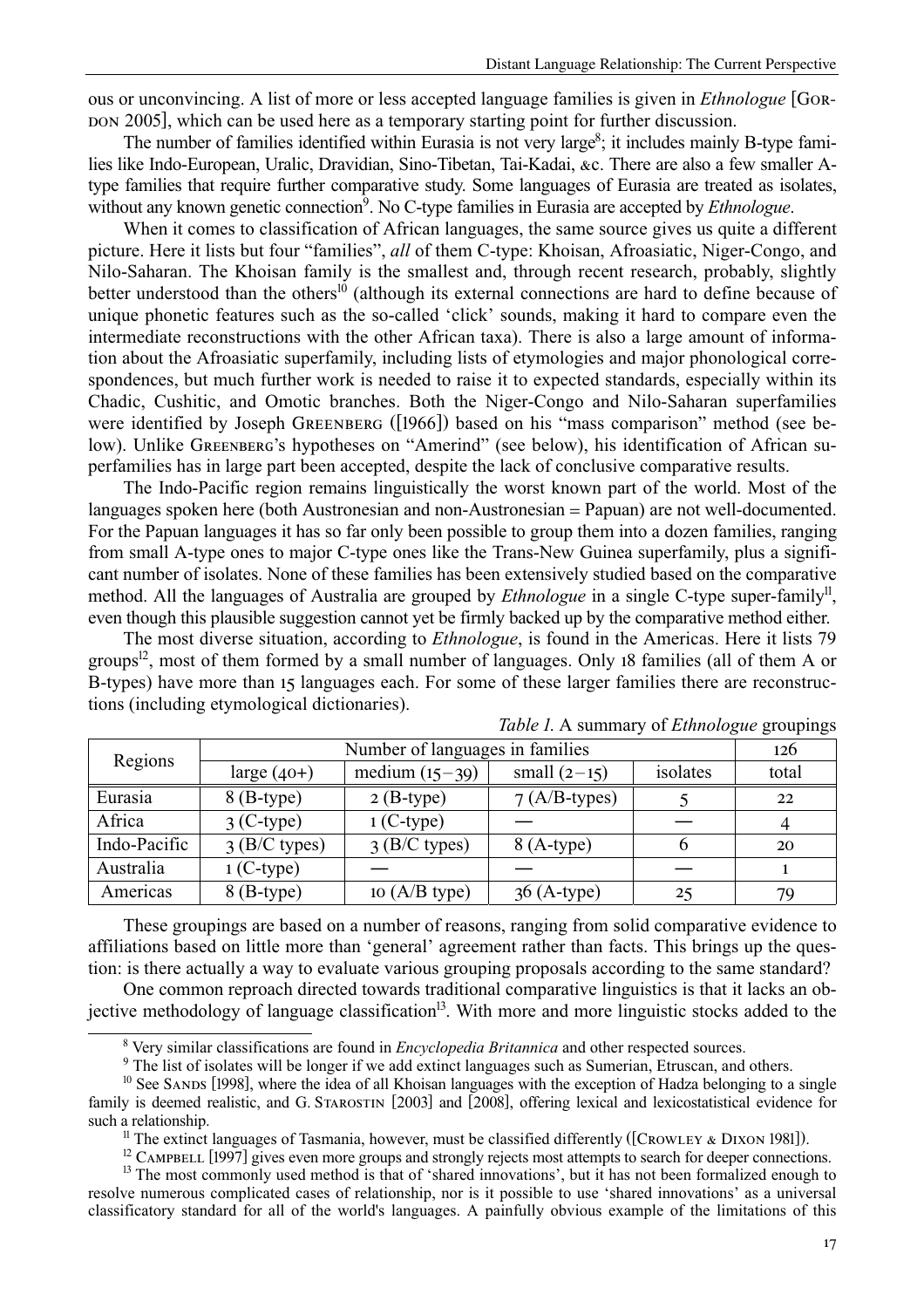list of families subject to comparative research, the problem of finding strict criteria for classification becomes even more immediate, as answers are required for such questions as 'which languages can be put in one family?' (absolute classification) and 'which groups form the family and how they are related to each other?' (relative classification).

One potential answer is to rely on a properly formalized and standardized application of lexicostatistics, already mentioned above. This solution is frequently chosen by specialists in African languages and, to a lesser extent, those in the Pacific region. It is also embraced by all members of the EHL project. However, application of lexicostatistics to a given language family cannot be fully successful without preliminary identification of cognates — meaning that lexicostatistical classifications can be of two types: (a) preliminary, based on limited sets of historical data and used only in the exploratory stages of research and (b) advanced, based on a long process of etymological research on compared languages.

## 4. Etymological dictionaries.

We have already pointed out that related languages always possess morphemes of common origin, inherited from their common ancestor. If no such morphemes are found, this may indicate that: (i) the languages studied are related on such a remote level that one cannot find those morphemes, or (ii) they are not related at all (even though there is no certain method to prove lack of relationship). The first criterion, then, is to use morphemes of potentially common origin as a tool to evaluate various grouping proposals. The logic is straightforward: if a grouping proposal is supported by a sufficient etymological list (EL) of morphemes sharing a common origin, we accept it; otherwise, we remain unconvinced.

One commonly asked but rarely answered question is how many actual etymologies we need to constitute a satisfactory EL. To show that the morphemes in question may truly share a common origin and not be just look-alikes, we need to establish regular phonetic correspondences between the languages. At least 300 – 400 proto-morphemes are needed, on average, to support and illustrate any given phonological reconstruction. This approximate number — reflecting the idea that each phoneme of our reconstructed proto-language has to be illustrated by a statistically significant number of examples — can be seen as the lower limit for our EL.

Ideally, however, for each proposed family we need to have a full etymological dictionary, containing all the morphemes that can be reconstructed for its proto-language. Etymological dictionaries of well-studied A-type families usually have about  $2 - 3$  thousand proto-morphemes, with reflexes found in at least two daughter languages. The size of etymological dictionaries for B and C-type families depends mainly on the level of transparency of the relations among their daughter families and the number of proto-morphemes known for each of them. Dictionaries of Indo-European, Altaic, Uralic, and several other well-studied B-type families have more than 2,000 entries; by induction we can assume that this number should be expected for any proposed family regardless of its age (although it depends on such a technical factor as the number of languages / branches used for reconstruction).

Apart from quantity, reliable ELs also have to meet certain qualitative requirements. These are based on the well-known (although approximate) division of the lexicon into 'basic' and 'cultural', as well as the empirically and theoretically backed assumption that 'basic lexicon' is generally less subject to processes of horizontal transmission than 'cultural lexicon'. Therefore, if two or more languages are related, they will always have etymologies that belong to the sphere of basic lexicon.

The process of phonological reconstruction is so well defined in comparative linguistics that if two linguists have the same systems of phonological correspondences and lexical data, they are usually expected to get the same proto-form (or, at least, be able to agree upon one). Semantic reconstruction is different: we still lack a formal procedure to evaluate proposed semantic connections. Historical dictionaries of an individual language, be it English, French or a less familiar language, contain many non-trivial semantic changes (e. g. English *clean* = German *klein* 'small') some of which would never be accepted by linguists unless recorded in literature; likewise, etymological dic-

method is the still unresolved issue of the tree of Indo-European languages. While there is little question about the consistency of its 'small', basic branches — Celtic, Germanic, Slavic, etc. — 'shared innovations' do not seem to work where larger sub-groupings of Indo-European are concerned (such as, e. g., the very hypothetical Italo-Celtic). Likewise, 'shared innovations' have not managed to resolve numerous problems with the internal classification of such families as Uralic, Dravidian, Austronesian, and not a few others.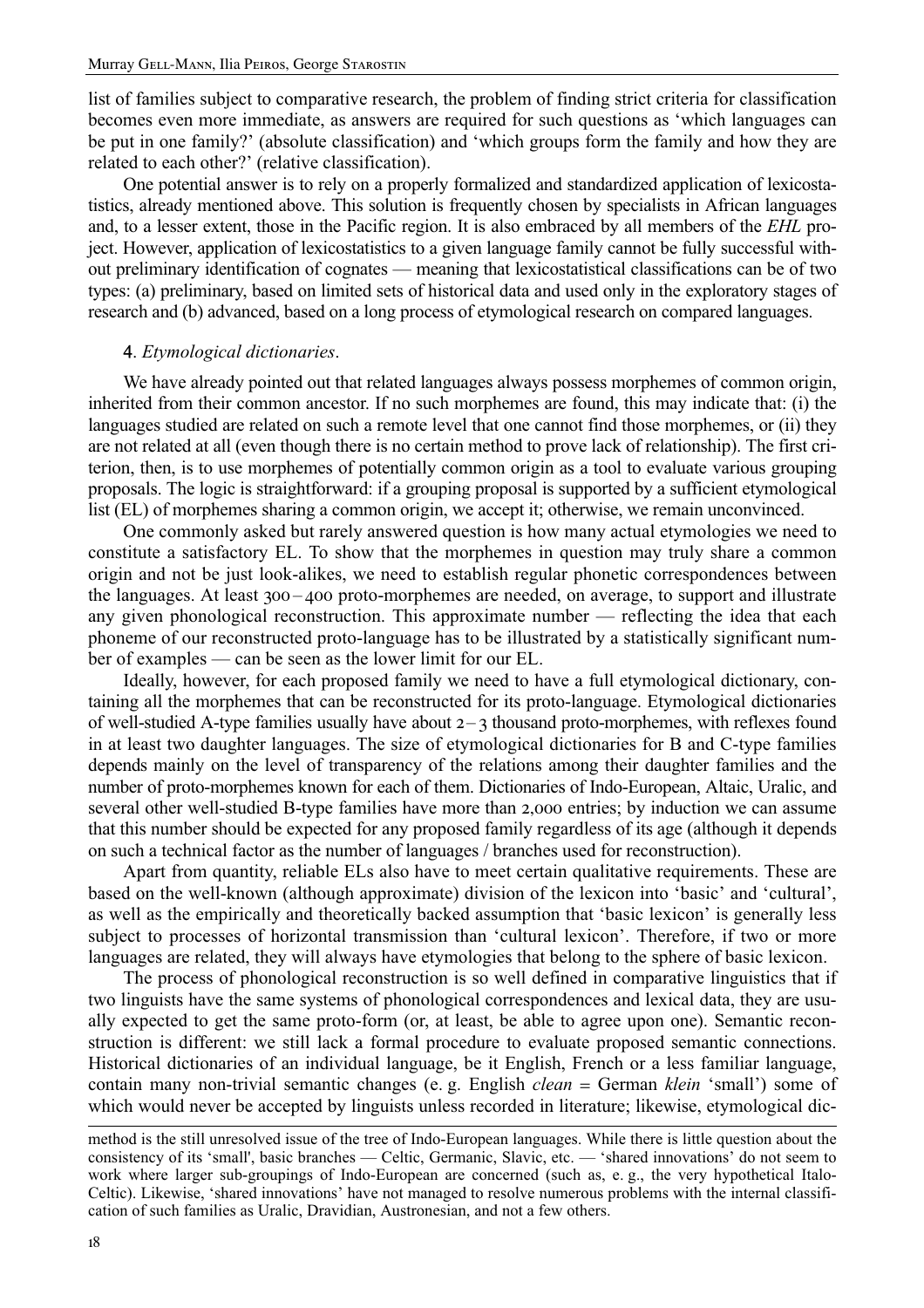tionaries of language families frequently feature unusual semantic changes that some scholars may consider controversial (cf., for example, Nenets sārmik 'wolf' = Selkup suurem 'bird', out of a Proto-Uralic root with a presumed original meaning 'wild animal' [RÉDEI 1988: 490]). The balance between 'straightforward' and 'loose' semantic reconstruction is a good indication of the quality of any given EL: a reliable one always has a large proportion of straightforward semantic comparisons.

Finally, if a certain proto-stem is attested in all the daughter languages, it is usually attributed to the proto-language level; if not, we need to decide which chronological level it represents. If very few of the etymologies are represented widely enough in the daughter languages, this increases the probability that we may actually be dealing with language contact or even chance resemblances.

Etymologies that meet these conditions can be called 'core', loosely defined as etymologies that

(a) belong to the basic lexicon;

(b) satisfy the proposed system of phonological correspondences, either fully or partially (in the latter case, accompanied by a reasonable explanation of the irregularly corresponding parts of the forms; this remark is introduced specially to account for the fact that even in well-established families of A or B types occasional irregularities are practically inevitable — e. g., Latin *quattuor* and Proto-Germanic \*fiðwor 'four' do not correspond to each other ideally, but can still be counted as a 'core' etymology since the latter form quite likely is the result of a phonetic dissimilation from \*hwiðwor);

(c) constitute either a perfect semantic match (i. e. the meanings of the compared words are the same) or a near-perfect one (the meanings are not the same, but the semantic development is trivial and frequently attested in languages, e. g. 'water'  $\rightarrow$  'rain', 'belly'  $\rightarrow$  'stomach', 'eye'  $\rightarrow$  'see', &c.);

(d) undoubtedly belong to the proto-language level, i. e. are represented in most or at least noncontacting daughter languages / branches.

The more core etymologies we find in an EL, the more reliable it becomes; and with this growing reliability we can allow ourselves to include more numerous 'peripheral' etymologies, ones that are based on the same system of correspondences as the core ones but either do not belong to the basic lexicon or violate the 'near-perfect semantics' rule. The ultimate proof of relationship, however, always lies with the 'core' part.

The 'core etymology' criterion is not always precisely formulated in various handbooks on historical linguistics, but probably no one would argue that there is even a single well-studied language family for which it does not work. And when properly applied to such linguistic situations as we find between English and French, Tamil and Old Indian, Chinese and Japanese, Turkic and Mongolic, it rarely, if ever, fails to indicate the difference between traces of old contacts and genetic inheritance.

However, this criterion has so far remained unapplied to many lesser known families that do not have a long tradition of scientific research. The *Ethnologue* classification recognizes many of these not because their proto-languages have been reconstructed and core etymologies established, but because scholars have used various similarities (lexical, grammatical, even typological) as indications of possible groupings. Such an approach is typical, for example, of the language families of New Guinea, where preliminary identification was not accompanied by proper comparative work<sup>14</sup>. As a result, further study suggests that some of these groupings have been mapped out incorrectly, e. g. the Sepik-Ramu family [Foley 2005], whereas others are better supported by data.

The immense Austronesian family with its twelve hundred languages represents an intermediate situation: some of its members are tied together on solid comparative grounds, while others (mainly in West Oceania) are added on the basis of unsystematic similarities. Such a basis may be useful at a very early stage of research, but the problem is that unsystematic similarities can be traced between almost any languages, and only a transition to systematic phonetic correspondences and 'core' etymologies guarantees a convincing relationship/classification proposal.

## 5. Language families and linguistic tradition.

From a purely practical point of view, it helps to distinguish between what we have tentatively named 'classic' and 'non-traditional' language families. The first type includes families with a long his-

<sup>&</sup>lt;sup>14</sup> At this stage of research it is practically impossible to find hard evidence in favor of Torricelli, Left May, and some other groupings given in Ethnologue.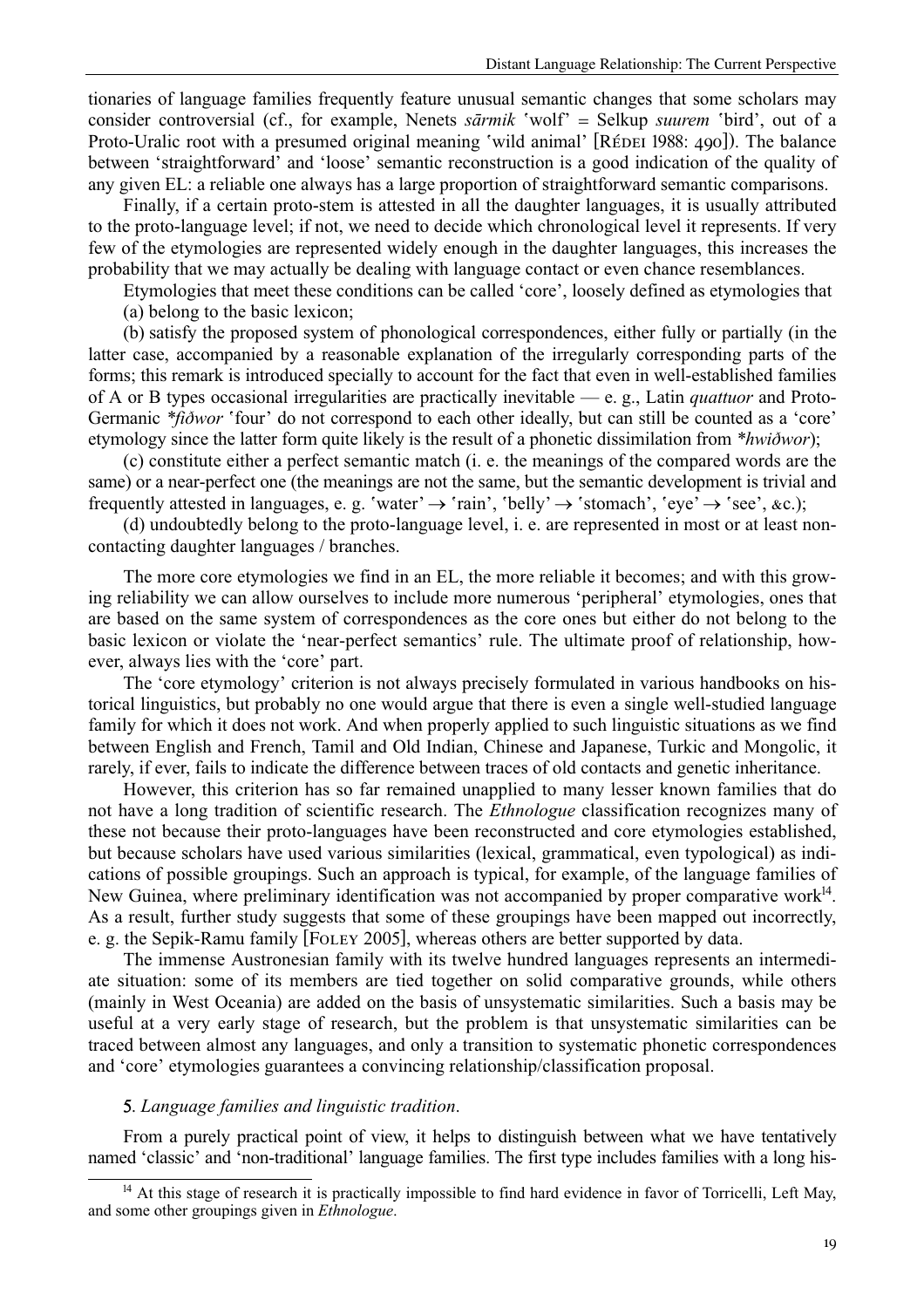tory of comparative studies, like Germanic, Semitic, or Turkic. Current specialists in Germanic linguistics, for example, have access to a vast amount of information, not just literature on Proto-Germanic, but also etymological and dialectal dictionaries of modern languages, detailed descriptions of histories of individual languages, and, in many cases, native informants. Only a meticulous study of this literature and the major languages of the family enables scholars to find a new topic for research and investigate it.

A 'non-traditional' family never enjoys the same level of attention. Some or even most of its languages are poorly known, and historical research here is usually carried out by one or two scholars (who often have to collect their own data in the field before using them for their reconstructions). Each of these scholars is doing research equivalent to that of dozens of specialists in 'classic' families; yet at the same time they are expected to produce results of the same quality, which is often not possible. This is not to suggest that much looser requirements should be applied to the investigation of 'non-traditional' families. But one should always remember that their study is conducted in a less favorable environment and must be treated accordingly.

Today, Indo-European comparative linguistics is still — for good reason — seen as the best standard to which one can hold comparative research done on the basis of other language families, 'classic' and 'non-traditional' alike. Yet there are also certain types of research for which it makes little sense to hold them up to such high standards.

Imagine, for instance, a situation when someone asked to evaluate a 17th century map of North America responds in the following manner: 'Since this map is plagued with mistakes and there are much more precise recent maps available, this one is only valuable as an antique.' This answer is at best incomplete, since it forgets to mention that

- at the time of its charting, this map was the best of its kind;
- many of the locations are mapped quite precisely;
- it may have been used as a source for further geographical discoveries,  $\&c$ .

The same historical approach is normally applied to an 'obsolete' piece of linguistic research. We evaluate it according to its impact on the respective field and not just according to the current state of linguistic knowledge. It would certainly look odd if, for example, a modern reference to R. CALDWELL's trail-blazing *Comparative Grammar of Dravidian Languages* ([1856]) were to simply list all of its (quite numerous) errors, but failed to mention that it was actually the first major publication on Dravidian historical linguistics, which opened this field of research to subsequent generations of linguists who were later able to improve on its achievements.

The same logic must be applied to evaluating historical research done for 'non-traditional' language families. It would not be consistent, for example, to compare reconstructions of Proto-Arawakan by E. Matteson or D. Payne ([Matteson 1972], [Payne 1991]) based on modern languages fresh from the field with, e. g., J. Pokorny's dictionary of Indo-European ([1958]), based on at least a century of linguistic and philological studies. Yet even with that impressive background, Pokorny's dictionary is still known to contain factual mistakes and dubious etymologies, with scores of linguists working to improve it; but are there currently even two linguists in the world working on Proto-Arawakan?

Finally, the same reservations that should be made for poorly studied and 'traditionless' groups apply equally well to research on Type C families. Proto-languages for these families are derived from reconstructions of Type B and Type A families which themselves may be incomplete and partially incorrect (just as work on recently transcribed 'minor' languages can be), and research on them is usually carried out by just a tiny handful of specialists (as is the case with Arawakan). From a technical standpoint, this inevitably decreases the general quality of the output; yet there is still no denying its significance for further generations of researchers.

Within the linguistic community, there are two approaches to evaluating research on 'suspicious' families of these kinds. We may provisionally call those approaches 'hypercritical' and 'bona fide'. The former is perhaps best illustrated by a series of publications criticizing the Altaic theory (the hypothesis of a genetic relationship among Turkic, Mongolian, Manchu-Tungus, Korean, and Japanese languages) by authors such as G. Clauson, G. Dörfer, and, more recently, J. Janhunen, S. Georg, and others. This kind of criticism usually aims at weaker, less easily defensible parts of the theory and, upon discarding them, uses induction to carry the skepticism over to its stronger sides. It is possible, for instance, to concentrate one's attention on several etymologies containing mistakes on the part of the authors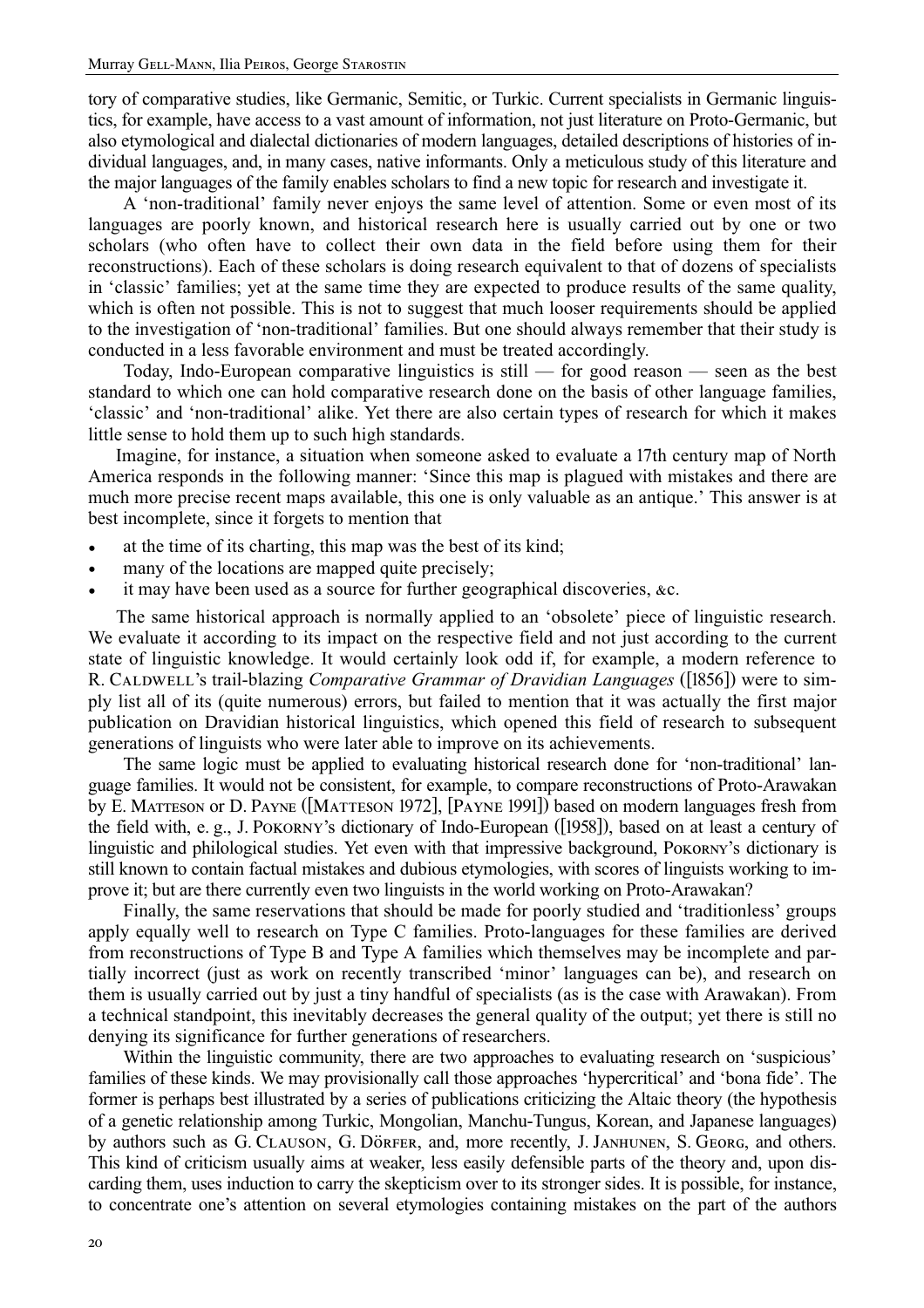(usually mixing together factual mistakes and alternate hypotheses, so that it is hard for the general reader to tell one from the other) and omit the better etymologies from the discussion altogether<sup>15</sup>.

What is forgotten in the process of such criticism is that the same procedure can easily be used to discredit even commonly accepted, 'traditional' theories of genetic relationship, essentially bringing comparative research to a standstill altogether. The first effects of this may already be observed in such works as [Marcantonio 2002], in which the author presumes to discredit the well-proved theory of Uralic (Fenno-Ugric and Samoyed) relationship. Fortunately, the work met more criticism than appraisal from specialists in the field, but it should be noted that the author is a professional linguist, and that the book was issued by no less than the Philological Society series at Cambridge. It is alarming to imagine that this may, indeed, be but the first sign of things to come; surely there are plenty of things that can be criticized about Indo-European as well.

Evaluations and reviews that we call 'bona fide', on the other hand, are based on assuming that:

- the publication may contain important new data;
- its author(s) is/are not intentionally trying to deceive the linguistic community;
- new approaches, especially in the domains not fully explored by traditional comparative linguistics, should not be prohibited unless they lead to conclusions that directly contradict the basic methodology of the science;
- factual mistakes may undermine, but not necessarily invalidate the major conclusions;
- if these conclusions go against the views of the 'mainstream', this does not justify their immediate rejection.

This by no means equates a 'bona fide' review with one that willingly endorses the proposed genetic relationship; the only serious difference is that 'bona fide' reviewers may be willing to weigh the positive evidence and explicitly evaluate it along with the negative. Yet such a position is not frequently found in the literature.

As a typical example we might mention the treatment of Joseph GREENBERG's Amerind hypothesis [Greenberg 1987]. Several books and dozens of articles were then written in response, contradicting the proposal that all native languages of the Americas that are not Eskimo-Aleut or Na-Dene belong to just one Amerind super-family. The authors gave theoretical reasons why they think GREENBERG's method is wrong<sup>16</sup>; listed his numerous typos and mistakes; argued — in many cases, quite convincingly — that certain languages should actually be assigned to different low-level families, &c. (a representative example is  $[CamPELL 1997]$ ). Yet at the same time it still remains unexplained why there are so many similar-looking words found, for instance, in Greenberg's Equatorial family. Does this mean that all of his Equatorial comparisons have no value whatsoever? Is the same also true for other major families within "Amerind"? How can we provide a reasonable explanation for lexical similarities among the major families listed by Greenberg? Shouldn't we carefully investigate each proposed connection in more depth instead of bluntly ascribing all of them to 'chance' and 'contact' factors? No 'bona fide' review of this pioneer work has ever been published, thus leaving the Amerind problem unresolved and the evidence in favour of either "Amerind" as a whole or subdivisions of "Amerind" as separate families still waiting for a proper treatment.

## <sup>6</sup>. Evolution of Human Languages Project.

In the light of this state of affairs, the main goal of *Evolution of Human Languages (EHL)*, has been stated as a thorough scientific investigation of degrees of genetic relationship among the world's languages. Its principal unique feature is the creation of a comprehensive network of etymological data based on the following general principles:

<sup>&</sup>lt;sup>15</sup> For a detailed discussion of such methods, see [DYBO & STAROSTIN 2007].

<sup>&</sup>lt;sup>16</sup> The Amerind hypothesis does not follow the methodology advocated within this publication; instead, Greenberg applies a method that eschews explicit intermediate reconstructions in favour of direct language comparison, even within Type C families. We consider this method useful at times for forming preliminary hypotheses on genetic relationship, which then have to be strengthened through a careful application of the comparative method as described above. This, however, does not mean that objective evaluation of Greenberg's method and results should focus strictly on their negative aspects.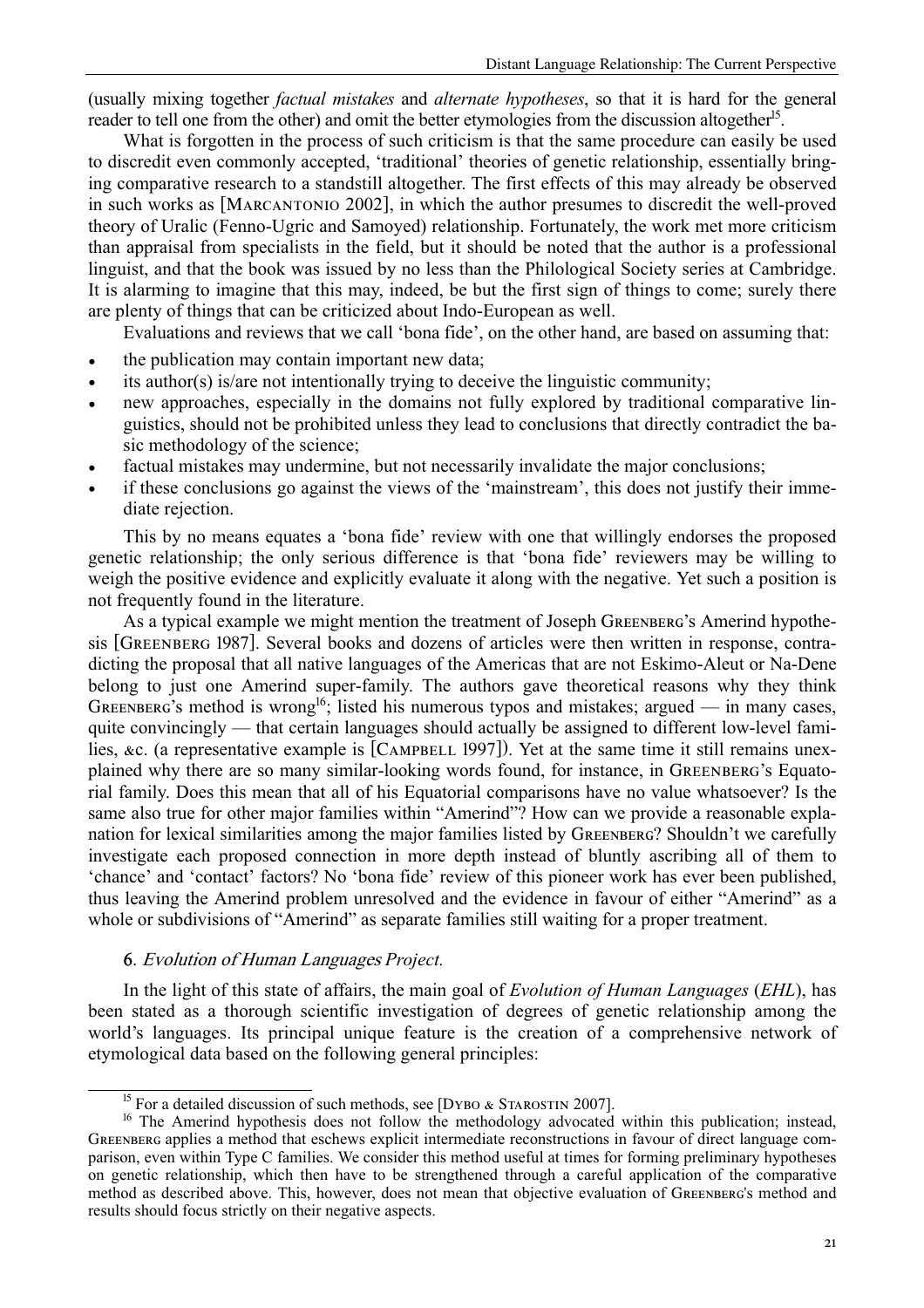- (i) we strongly believe that, in the highly computerized world of today, etymological data must be stored in electronic databases and not only in the old fashioned published format;
- (ij) etymological information should be easily and instantly available to every scholar, meaning that the databases should have public access;
- (iij) the best outcome is usually achieved when at least two scholars are working on the same topic, and active interaction between researchers specializing in different language families is of crucial importance as well;
- (iv) even the 'raw' and preliminary results of etymological research should be open for public inspection and suggestions for improvement (according to the 'bona fide' strategy), although creation and editing of the databases themselves should, of course, be restricted to specialists.

The general database network can be described as follows<sup>17</sup>:

1. It is a hierarchical structure, reflecting the step-by-step method of comparative reconstruction. Starting at the lowest levels (Germanic, Turkic, South Dravidian, &c.), the databases are then systematically linked to higher level ones, gradually progressing from A-type families to B- and C-type taxa.

2. All the databases follow one standard unified format (proto-form with approximate meaning; reflexes and meanings in daughter languages; commentaries and bibliography), although minor variations are possible.

3. The hyperlink system works in both directions, so it is possible to search for related forms in various distantly related modern languages, e. g. find potential cognates between Chinese and Chechen, or Finnish and Japanese (see below).

4. Efforts are undertaken to make each database as comprehensive as possible by incorporating all the lexical (and sometimes grammatical) material from the compared languages that is historically relevant. Naturally, the size and reliability of each database are directly related to the size and reliability of available lexical corpora, but the general principle of EHL is to preserve and make use of every bit of information. Most of the databases are available for public viewing (some even for downloading) at http ://starling.rinet.ru. At the present time they mainly focus on linguistic families of Eurasia and North Africa, where four 'superfamilies' can be identified with varying degrees of reliability: Sino-Caucasian, Eurasiatic, Afroasiatic, and Austric. A brief perspective on each of them is given below.

#### Sino-Caucasian

The existence of this 'superfamily' was first scientifically motivated by S. STAROSTIN [STAROSTIN] 1984]. His evidence was based on three lower level language families: North Caucasian, Sino-Tibetan, and Yeniseian. Later two additional languages — Basque and Burushaski, usually treated as isolates, were added to the list.

The first comprehensive etymological dictionary of North Caucasian (B-type family) was published in 1994 [NIKOLAYEV & STAROSTIN 1994]. Descriptive sources for all languages and major dialects of the family were used in a step-by-step reconstruction of the proto-language that generally meets the criteria listed above. The reconstruction, with 2759 entries, is supported by 8 subordinate databases representing A-type daughter families (Nakh, Lezghian, Abkhaz-Adyghe, &c.). The main point of the work, tying together Nakh-Daghestanian (East Caucasian) and Abkhaz-Adyghe (West Caucasian) languages, is still far from being universally accepted in Western linguistics, mainly due to insufficient scientific debate (apart from one or two very brief critical reviews, not a single detailed discussion of the dictionary has appeared in Western press up to now), but enjoys much support among the majority of Russian experts on historical Caucasian linguistics.

Due to a lack of descriptive data for most languages, the only existing etymological dictionary of Sino-Tibetan languages [PEIROS & STAROSTIN 1996] was compiled through systematic comparison of only five available languages: Old Chinese, Tibetan, Burmese, Kachin (Jingpaw), and Lushai; however, even on the basis of these five it is possible to establish detailed phonological correspondences and arrive at a reconstruction. After publication the work was continued by adding new etymologies from published sources and improving the correspondences. An updated electronic version of the dictionary (2823 entries) also contains two subordinate databases: comparative Kiranti and a substantial historical database of Chinese characters (more than 4,000 entries), both prepared by S. STAROSTIN.<br><sup>17</sup> The network is supported by the STARLing software package developed by S. STAROSTIN.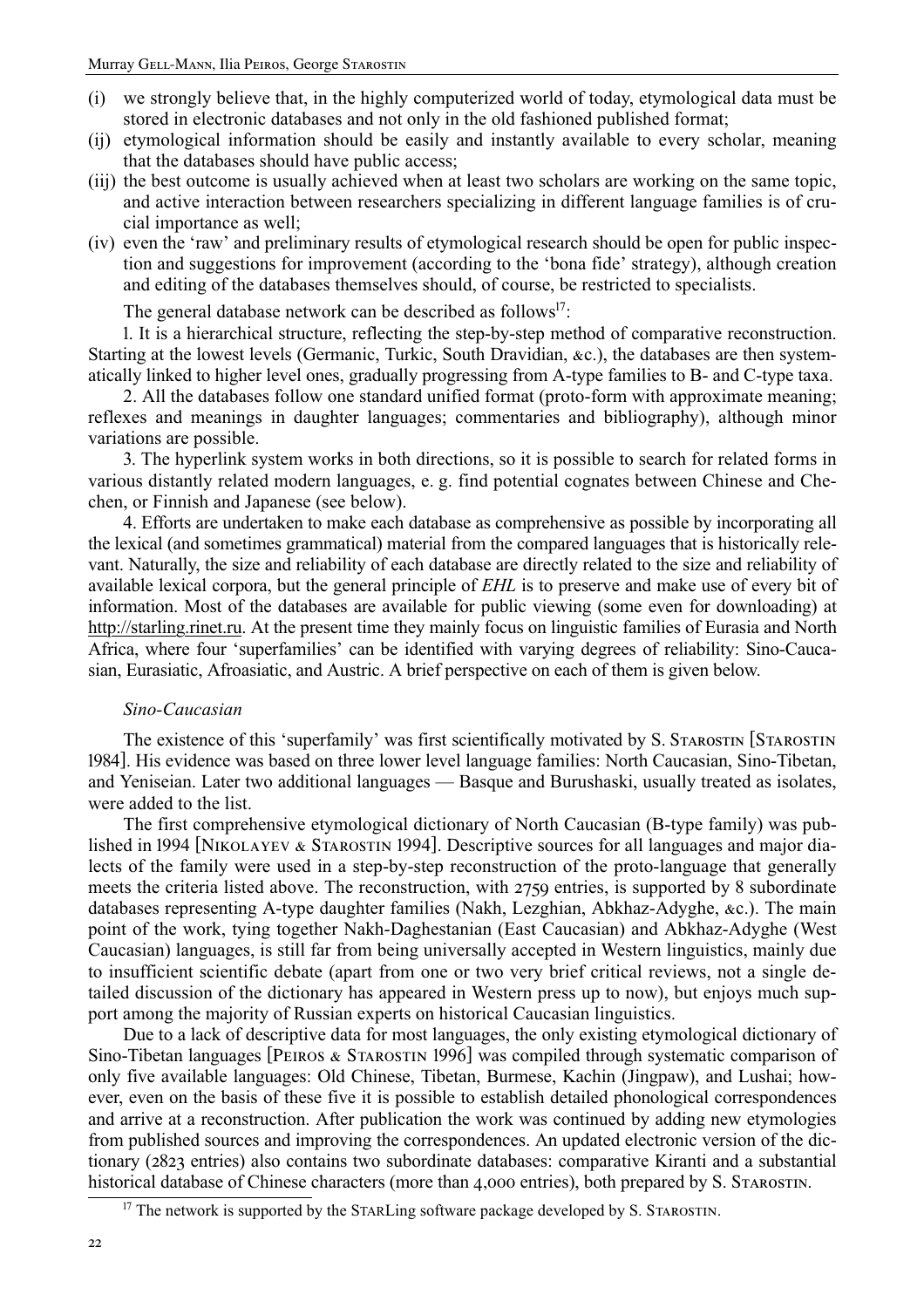The Yeniseian etymological dictionary was published in [STAROSTIN 1995], following the phonological reconstruction in [STAROSTIN 1982]. An updated version, which includes additional information from [Werner 2002], contains 1059 entries.

There are several publications on Sino-Caucasian, most of them belonging to S. STAROSTIN. The family, like most C-type ones, has not yet found significant recognition. In this particular case, besides the usual reasons, there is also the complexity of correspondences (North Caucasian languages, in particular, are among the most phonetically complex in the world) and lack of full-length publications. Just before his premature passing away in September 2005, however, S. STAROSTIN finished a book-long manuscript on Proto-Sino-Caucasian, including detailed discussion of its comparative phonology and lexicon, which will be published in the near future (and is already available online). So far, the etymological database contains 1361 entries.

Glottochronology suggests the following rough dates of splitting for Sino-Caucasian and its descendants:

| Sino-Caucasian  | 10 KYA  | Sino-Tibetan | 6 KYA   | <b>Basque</b> | modern |
|-----------------|---------|--------------|---------|---------------|--------|
| North Caucasian | 6 K Y A | Yeniseian    | $2$ KYA | Burushaski    | modern |

It is also highly likely that the Na-Dene family of North America belongs to the Sino-Caucasian superfamily. This has been postulated with the help of modern comparative data by S. NIKOLAYEV [NIKO-LAYEV 1991], and supported on the basis of "mass comparison" by J. BENGTSON and M. RUHLEN; today, work in this direction is mainly advanced by J. BENGTSON. However, no EL is currently available for Na-Dene, and further research is needed to verify this hypothesis. Occasional attempts to broaden the scope of the family by including extinct languages of Eurasia such as Sumerian or Etruscan, as well as other language families in the Americas (e. g. Salishan), have not been successful so far.

## Eurasiatic

In the 1960s V. M. ILLICH-SVITYCH presented a set of arguments in favour of a genetic relationship among several families of Eurasia and North Africa; the proposed 'superfamily' was called Nostratic ([IL-LICH-SVITYCH 1971–1984]). Evidence in favour of Nostratic includes regular correspondences between daughter proto-languages, large etymological lists that rely heavily on the basic lexicon, and a small inventory of reconstructed grammatical morphemes. Several decades later S. STAROSTIN has proposed that it is better to talk about two coordinate superfamilies: Eurasiatic and Afroasiatic (for the former the old name 'Nostratic' is sometimes retained, to avoid confusion with GREENBERG's 'Eurasiatic' — a similar classification proposal, although based mainly on the "mass comparison" method, that excludes Dravidian and Kartvelian). The *EHL* etymological network includes several databases of Eurasiatic languages:

- the Altaic comparative dictionary, published in 2003; its electronic version contains the protolanguage database (2805 entries) supported by five subordinate reconstructions: Turkic, Mongolian, Tungus-Manchu, Korean, and Japanese;
- the Eskimo database (1774 entries); according to O. MUDRAK [MUDRAK 1984], Eskimo forms part of Eurasiatic<sup>18</sup> and within it is particularly close to Altaic. It should be mentioned, however, that no database on Aleut is available so far;
- a detailed database on comparative Dravidian, prepared by G. STAROSTIN (2211 entries), based primarily on etymological data available in [BURROW & EMENEAU 1984], but incorporating a modified variant of the traditional reconstruction;
- the Indo-European database by S. NIKOLAYEV is arguably the largest collection of proto-morphemes of this well-studied family (3178 entries). Two subordinate databases — Germanic and Baltic — were also compiled by the same scholar;
- the Uralic database (1898 entries) is loosely based on K. Rédei's etymological dictionary  $[$ Rédei 1988] with significant additions from a team of Uralic linguistics scholars working in Moscow. No subordinate databases are available so far, but the daughter families are undergoing intensive study;
- the Kartvelian database (1310 entries) is based on G. KLIMOV's etymological dictionary ([KLIMOV 1998]) with some additions by S. STAROSTIN that reflect his study of the external contacts of this family.

 $18$  The Eurasiatic origin of the Eskaleut languages was also proposed by J. GREENBERG.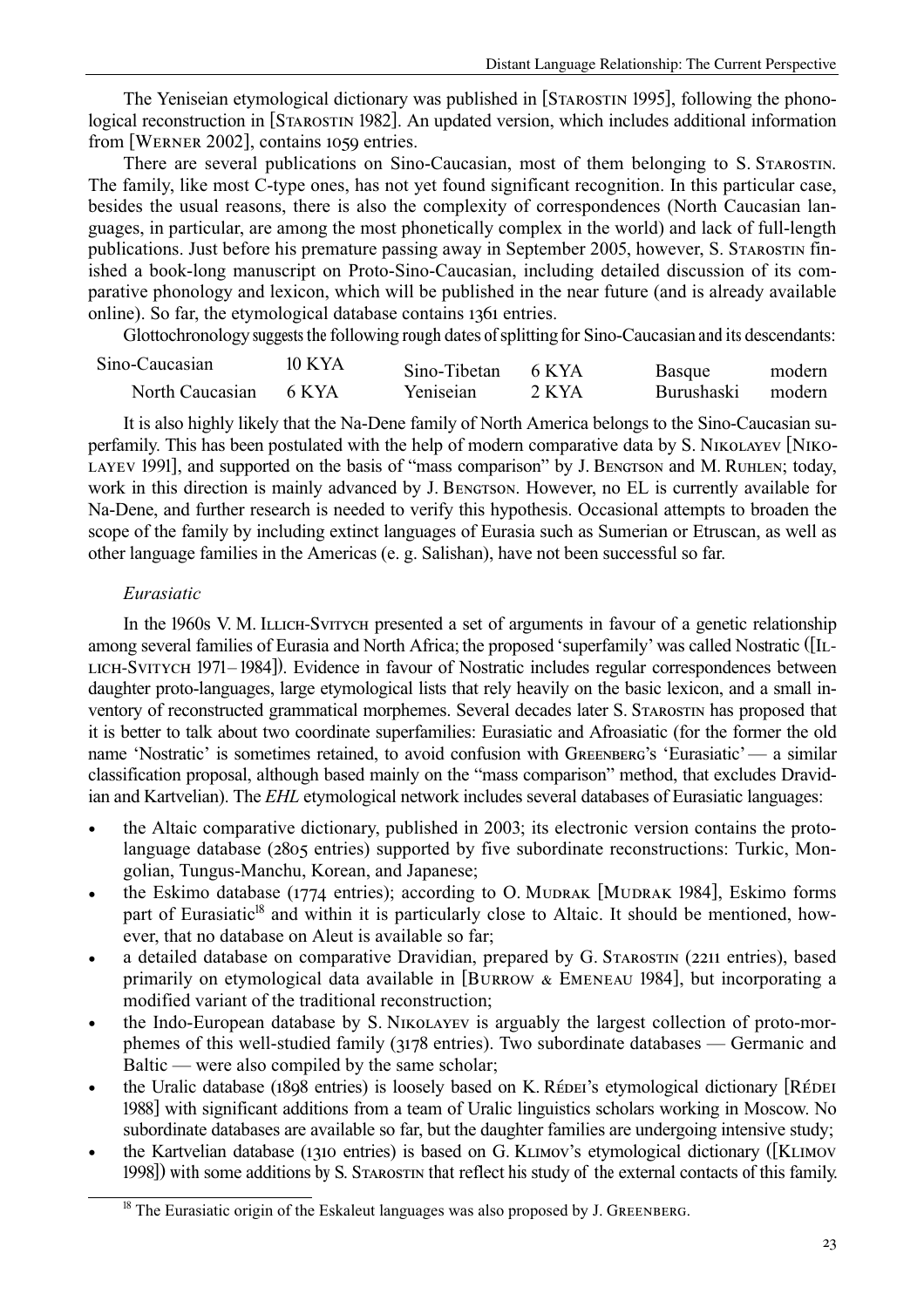Murray Gell-Mann, Ilia Peiros, George Starostin

No other B- or A-type families can be demonstrated to belong to Eurasiatic (one possible hypothesis suggests that the Chukchi-Kamchatkan languages also form parts of it, but it is also possible that in reality they belong to a different superfamily; the whole issue needs very serious work). The combined Eurasiatic database brings together reliable etymologies both from already published sources and those newly discovered by members of the *EHL* team (altogether 2077 entries of varying quality, but including 'core' ones).

The age of Eurasiatic and its major descendants may be crudely estimated as:

| Eurasiatic | 12 K Y A |                     |         |                      |       |
|------------|----------|---------------------|---------|----------------------|-------|
| Altaic     | 8 K Y A  | Dravidian           | 5 K Y A | Uralic               | 6 KYA |
| Eskimo.    | 2 KYA    | Indo-European 7 KYA |         | Kartvelian $4-3$ KYA |       |

## Afroasiatic

Afroasiatic is arguably the only 'superfamily' that is generally recognized by mainstream linguistics, despite (or, perhaps, due to) the fact that its languages are actually far less studied than those of Eurasiatic. It is formed by five daughter families (Semitic, Berber, Chadic, Cushitic, and Omotic) and one isolate (Egyptian). None of these families except for Semitic can boast a comprehensive etymological dictionary, and even for Semitic with its lengthy tradition of study, existing ELs are either outdated [COHEN 1974] or, as of now, still incomplete [MILITAREV & KOGAN 2000– 2003]. The situation with other branches of Afroasiatic is even less fortunate.

As a result, daughter families are represented differently in the Afroasiatic network of EHL. The Semitic database (compiled by A. MILITAREV) contains 2852 etymologies, each found in at least two languages of the family. Next to it is the Egyptian one (also compiled by MILITAREV) with 1495 entries. Other databases have about several hundred etymologies each.

The main Afroasiatic database consists of 3212 etymologies of varying quality. Its compilers, A. MILITAREV and O. STOLBOVA, brought together acceptable published etymologies (from dictionaries such as  $[OREL & STOLBOVA 1995]$  and then enriched it with hundreds of newly discovered ones. Further research on the family in general is tightly connected with improving existing reconstructions for Cushitic, Omotic, and Chadic.

The ages of Afroasiatic and its descendants are roughly estimated as:

| Afroasiatic | 12 KYA  | Cushitic | 9 KYA   | Semitic | 7 K Y A |
|-------------|---------|----------|---------|---------|---------|
| Omotic      | 7 K Y A | Chadic   | 7 K Y A | Berber  | 3 K Y A |

## Austric

The existence of the Austric superfamily is less clearly shown than that of the others. In contrast to Eurasiatic, Sino-Caucasian, and Afroasiatic, no detailed proto-Austric glossaries or equally detailed tables of correspondences between the various daughter branches of Austric have been produced. The number of these proposed daughter branches is four, and they are grouped in pairs: Austronesian / Tai-Kadai and Austroasiatic / Miao-Yao<sup>19</sup>. Until recently none of these daughter families was represented by a comprehensive etymological dictionary. In terms of known etymologies Austronesian fares significantly better than the others, reflecting a fairly long tradition of scholarship. The work, however, is mostly on languages of Western Indonesia, the Philippines, and parts of Eastern Oceania. Other territories are underrepresented, which often makes it difficult to attribute an etymology to the appropriate chronological level. An EHL Austronesian database is still under construction.

The situation with Tai-Kadai is slightly different. A representative collection of etymologies for one of its principal branches, Zhuang-Tai, has been published [Li 1977] and is available (with a few modifications) on the EHL network (1329 entries). A limited number of common Tai-Kadai forms (taken mainly from [Peiros 1998]) are also available electronically.

The Austroasiatic family is represented much better. A preliminary version of its comparative dictionary by I. Peiros contains 2457 entries, identified mainly through comparison of ten lower level families that include about all of Austroasiatic<sup>20</sup>.

<sup>&</sup>lt;sup>19</sup> See [PEIROS 1998].<br><sup>20</sup> Etymologies from *Austroasiatic Etymological Dictionary* by H. SHORTO have not yet been included.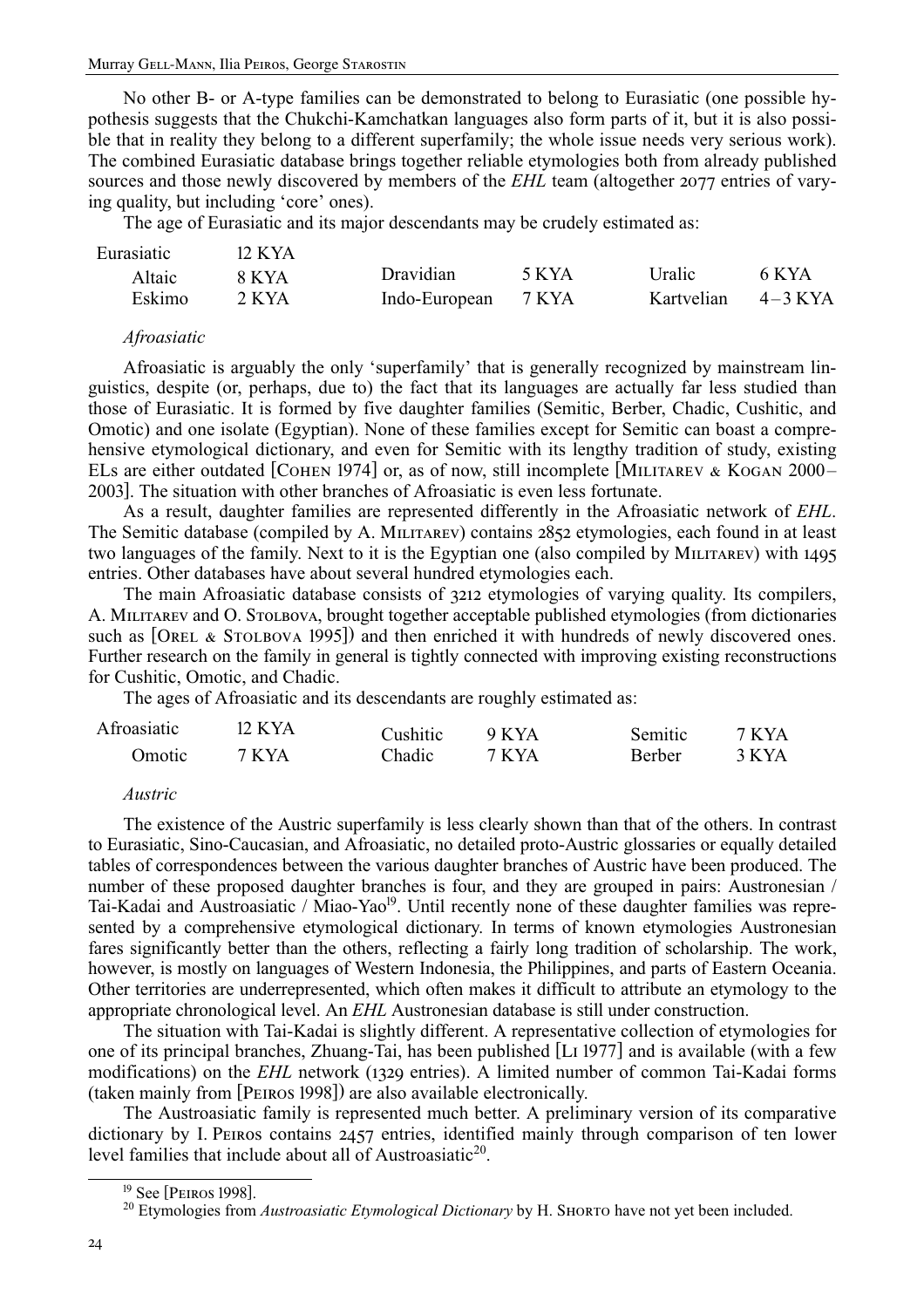For Miao-Yao no etymological dictionaries or convincing phonological reconstructions are available; as a result, no corresponding database is found in the EHL network either. All the Miao-Yao proto-forms used in Austric comparisons are taken from [Peiros 1998].

A systematic search for Austric etymologies has not yet been conducted. In 2004– 2005 S. Starostin and I. Peiros collected some lexical similarities in support of Austric, included in the highly provisional 'Austric' database. The 900 proposed etymologies represent mainly lexical similarities between Austroasiatic and Austronesian, although they are actually supported by basic (relatively simple) phonological correspondences. Thus, we can say that our knowledge of Austric is much more limited than that of other superfamilies; however, the discovery of a number of comparanda that fit the 'core etymology' requirements makes the Austric hypothesis quite plausible.

The approximate age of Austric and its descendants may be estimated thus:

| Austric | 10 K Y A | Austronesian | 5 KYA <sup>21</sup> | Austroasiatic | 7 KYA |
|---------|----------|--------------|---------------------|---------------|-------|
|         |          | Tai-Kadai    | 5 K YA              | Miao-Yao      | 4 KYA |

"Borean"?

The EHL network of databases presents what we consider extremely strong evidence in support of the four superfamilies discussed above. Two of them — Sino-Caucasian and Eurasiatic — are based on reconstructions performed in full accordance with the comparative method, with regular phonetic correspondences established between reconstructed intermediate proto-languages. Knowledge of the other two — Afroasiatic and Austric — has not so far reached the same level of confidence; however, since it is possible to discuss the two theories in terms of regular phonetic correspondences rather than mere similarities, both can be considered scientific, and further work on them is promising.

Since Afroasiatic and Austric are still to be reconstructed and the other two superfamilies are still in need of serious improvements, it is not yet possible to apply strict comparative methods of investigation to even deeper chronological levels. However, the obstacles here are technical rather than theoretical. The widespread idea that comparative research has an impassable threshold of about 10 KYA (such a period of time is claimed to be enough to make related languages lose all relevant similarity) does not take into account the fact that the main objects of research in this case are not modern languages, but reconstructed proto-languages which turn out to be more similar to one another than their modern day descendants. Thus, solid reconstructions for C-type families like Eurasiatic, Sino-Caucasian, and others should eventually help<sup>22</sup>.

At the present time it is possible to discuss such 'ultra-deep' relationships only on a very speculative level. Numerous morphemic similarities between various language families of Eurasia have already been spotted in the past as potential indication of such a relationship; many, if not most, of these similar forms (traced back to high level reconstructions) were compiled by S. STAROSTIN into a special database and later supplemented by some of his own findings. Since such morphemic comparisons are rather numerous (several hundred at least), chance resemblances are not very probable, and a 'Borean' super-superfamily hypothesis, open to 'bona fide' discussion, has been formulated $^{23}$ . Statistical analysis of attested similarities shows that if such a taxon really exists, its initial division was as follows:

- (i) Eurasiatic and Afroasiatic  $($  ILLICH-SVITYCH's 'Nostratic');
- (ij) Sino-Caucasian
- (iij) Austric.

The estimated age of 'Borean' would be around  $15-17$  KYA.

 $2<sup>3</sup>$  The term was originally used by H. FLEMING for a somewhat different linguistic entity [FLEMING 1991].

 $21$  Our calculations exclude Austronesian languages of New Guinea and some surrounding islands.

<sup>&</sup>lt;sup>22</sup> It should be noted that the amount of information recoverable for protolanguage states always remains in direct proportion to the number of languages used for comparison. Since lexical loss and replacement, in most cases, occurs independently in daughter languages, the probability of any given morpheme disappearing without a trace in three of them is less than in only two, and so on. This ensures that, given a sufficient number of languages or language branches, the morphemic inventory of the reconstructed ancestral language will be just as large (sometimes even larger!) than that of any single one of its descendants. Such is the case for commonly accepted families like Indo-European, Turkic, Semitic, etc., and there is little reason to doubt that a different situation has to be proposed for Type C families.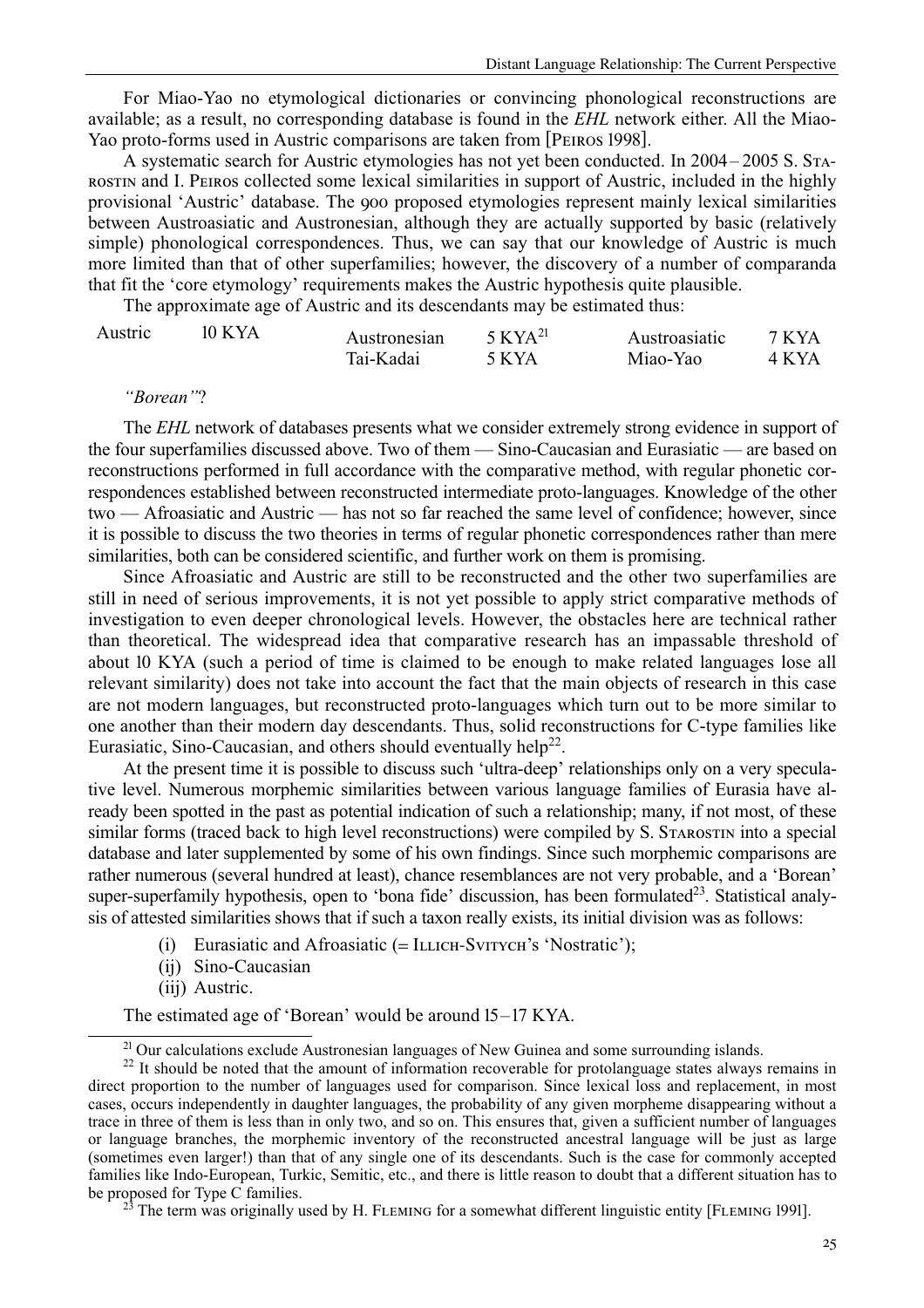#### Other families

The 'Borean' hypothesis currently links together the 4 superfamilies described above. At the same time, the real scope of 'Borean' remains unknown, since we still lack deep level reconstructions of many families in the American, African, and Indo-Pacific, and Australia. This means that we have no certain means of verifying whether some of these families can also form part of the hypothetical 'Borean'.

So far, preliminary research has been carried out for Khoisan in South Africa, resulting in a classification and a set of provisional reconstructions by G. Starostin [2003, 2008], whose Khoisan databases are already incorporated into the EHL etymological network. Comparison with the 'Borean' data has not produced any conclusive results, suggesting that Khoisan, at least, cannot be included in 'Borean', although genetic connections on an even deeper level might be possible.

The preliminary lexicostatistical study of Sub-Saharan African languages identifies at least 4 other superfamiles: Niger-Congo (not quite identical to the Niger-Congo super-family proposed by J. Greenberg), East Sudanic, Central Sudanic, and Kordofanian, plus a number of smaller branches whose position is so far very unclear (such as Songhay or Atlantic languages). We still need to investigate how these superfamilies are connected to each other and to Borean. This can be done, however, only through an extensive etymological study of available data.

The situation with native languages of the Americas is different, and still far from being resolved. According to J. GREENBERG, they can all be classified into two small stocks (Eskimo-Aleut, Na-Dene) and one huge super-family — Amerind. We have significant evidence that the Eskimo-Aleut family is part of Eurasiatic, while Na-Dene seems to be related to Sino-Caucasian languages (although in the latter case a completely convincing demonstration is still lacking).

The status of the Amerind proposal remains unclear. The main source for lexical lookalikes between these languages remains J. Greenberg's monograph. We have already mentioned that it was and still is heavily criticized, sometimes for good reasons; this, however, does not eliminate the problem itself why exactly are there so many lexical similarities found not just between some of the proposed daughter families, but frequently between all the families of the hypothetical Amerind superfamily? Even if we rule out everything that is 'non-core' (i. e. forms with scarce distribution, far-flung semantics, &c.), explaining all the rest away as chance resemblances would simply be closing our eyes on the problem. This leaves us with two options: either the similarities are of common genetic origin, or they result from intensive language contact, which is a less probable option given the peculiarities of their dispersal.

A very preliminary proposal based on EHL exploratory studies suggests that in the Americas one can find at least three types of grouping:

(i) The Almosan superfamily (Algic, Salishan, Wakashan, and some other languages) might be related to Chukchee and Nivkh languages of North Asia, forming a so-called "Beringian" superfamily; connections with "Borean" have been noticed as well<sup>24</sup>.

(ij) A number of families (Penutian, Hokan, Mayan, Mixe-Zoque, Maipuran, Pano-Tukanoan,  $\&c.$ ) presumably form a different superfamily, also with resemblances to "Borean"<sup>25</sup>.

(iij) At the same time, we were not able to detect any external relations for such well-established families as Siouan, Gulf, or Otomanguean.

Distant relationships among the Papuan (= Non-Austronesian) languages of New Guinea and aboriginal languages of Australia remain to be investigated. It is possible that in that region we could distinguish up to  $4-6$  superfamilies (Trans-New-Guinea, Australian, East Papuan, &c.), none being properly reconstructed. Some lexical similarities have also been spotted between Trans-New-Guinea morphemes and some of the alleged 'Borean' roots, but these remain too scarce to establish a firm connection.

#### 7. The 'bottleneck' scenario.

Anatomically modern human beings seem to have evolved in Africa around two hundred thousand years ago ([ALEMSEGED, COPPENS, & GERAADS 2002]). It is not known for certain when they acquired language of the modern type. The second wave of migration of anatomically modern human beings out of Africa, according to genetic and archaeological data, seems to have taken place around 60 to 50 KYA. Compared with the previous known wave (which occurred of the order of a hundred and thirty KYA and is known to have reached as far as Palestine) it was definitely more successful, populating Eurasia and the Indo-Pacific region, including Australia. In Western Europe it gave rise to the Aurignacian culture,<br> $\frac{^{24}}{^{25}}$ Proposed by S. NIKOLAEV, who is now working on a detailed justification.<br> $\frac{^{25}}{^{25}}$ Proposed by S.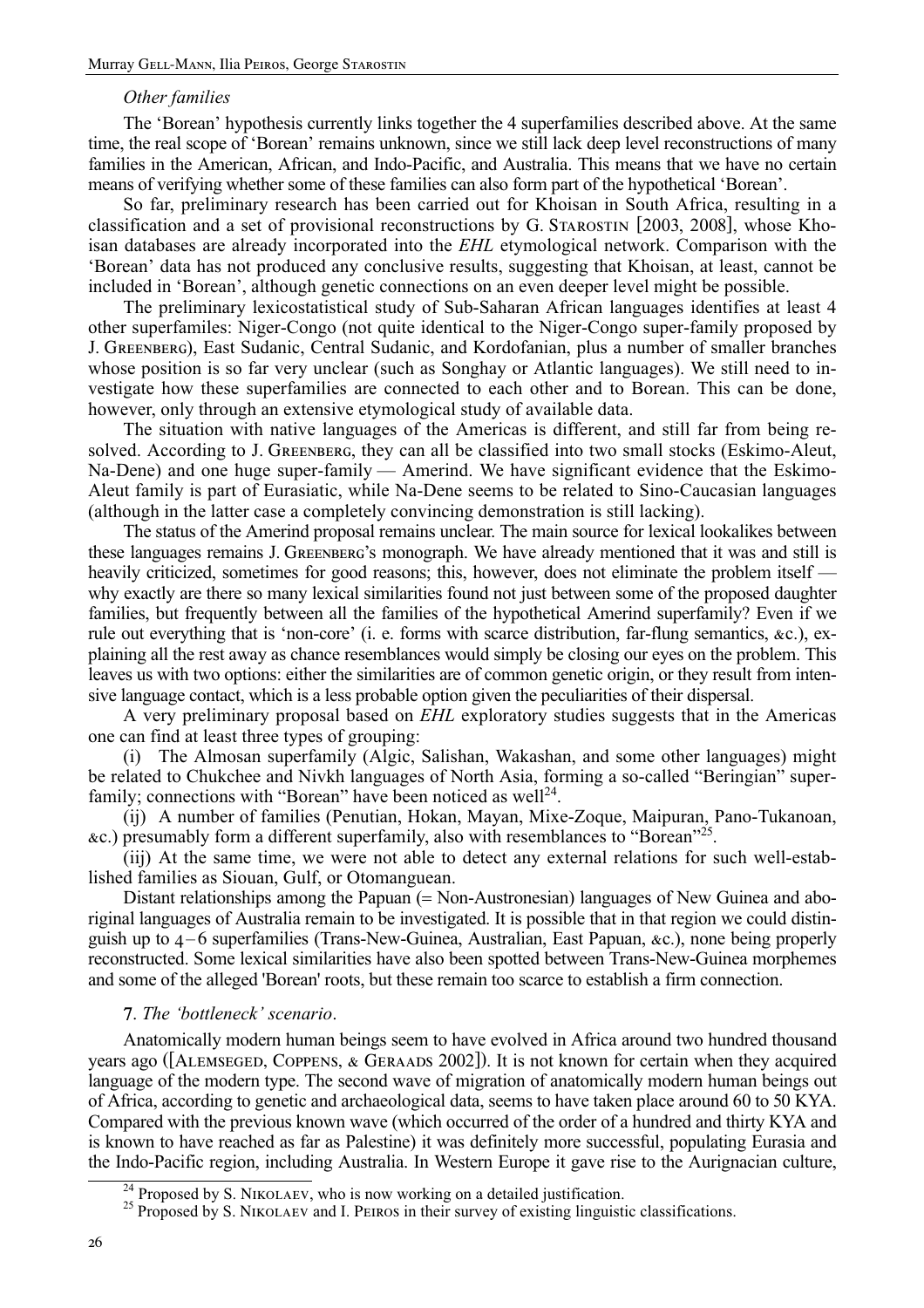with its remarkable paintings, engravings, and sculpture in addition to the widespread Upper Paleolithic tools, suggesting that the human beings of the second wave were behaviorally as well as anatomically modern. That makes it likely that they already possessed a language or languages of the modern type.

For tens of thousands of years afterwards, the usual kinds of linguistic transformation presumably took place, producing daughter languages, which themselves gave rise to daughter languages, and so forth. In that way a considerable degree of linguistic diversity would have been achieved. However, that amount of diversity need not necessarily be reflected in the diversity of attested languages. Instead, we may be dealing here with a "bottleneck" effect, in which a great many languages (but not necessary all of them) descend from a single ancestor.

The climatic changes near the height of the last Ice Age some twenty thousand years ago shrank drastically the territories suitable for human habitation, with ice caps and deserts occupying a large fraction of the land mass. We may picture the human beings of that time confined to refugia often separated by hostile areas. Under those conditions linguistic diversity could have been greatly reduced and it may therefore be the case that all or most of the languages of subsequent times are descended from a single ancestor, the tongue of a particular refugium. If the similarities of attested languages are found to suggest a common origin for all or most of them, that origin could well be a speech that survived the height of the Ice Age when most others did not. With the improvement of climatic conditions, humans began to move out of their refugia, colonizing territories previously unsuitable for permanent occupation. This led to growth and subsequent division of their communities, resulting in the development of new languages.

This is a different story from that of "monogenesis", according to which the latest common ancestor of all or most attested languages would be the earliest human language of the modern type. According to the bottleneck scheme, by contrast, all or most of the diversity of attested languages would have developed over some twenty thousand instead of fifty thousand years, making it somewhat more plausible that one might discover evidence of common descent if such common descent is actually correct. In addition, the bottleneck idea allows the age of modern language to be pushed back to any time between fifty thousand years ago and two hundred thousand years ago, when anatomically modern humans appeared.

Suppose it is true, as mentioned above, that an enlarged Borean taxon embraces most of the African superfamilies as well as the "Amerind" languages, then the age of such a "supersuperfamily" would agree very roughly with the 20 000 years we attribute to the bottleneck. If some or all of the 'global roots', found across most of the world's super-families<sup>26</sup>, are genuine, then they could relate to such a time horizon. Another feature of the bottleneck scheme with a protolanguage less than 20 000 years old is that the migrations of the speakers of the descendant languages (such as Eurasiatic, Afroasiatic, &c.) need have nothing to do with the 'out of Africa' notion which refers to much earlier times.

The phenomenon of linguistic bottleneck is encountered on smaller scales, as in the case of the Australian aboriginal languages. It is believed that humans reached the continent at least 40 KYA. Yet it is generally agreed that all or nearly all of the attested Australian languages form a single superfamily and the similarities among them make it extremely difficult to believe that the proto-language of that superfamily could be older than twelve thousand years or  $\sigma^{27}$ . It seems that a single language or the descendants of a single language spread over all or nearly all of Australia at that comparatively recent date. It could have been a local language of Australia or of New Guinea; if we had to guess, we would probably choose the latter, on the basis of some lexical similarities. In any case, one can search for genetic or cultural traits that might have been introduced along with the language in question.

A very familiar example of a bottleneck is the domination of Europe by Indo-European languages. Here most of the currently spoken European languages, with but a few exceptions like Basque (whose native speakers constitute a small linguo-geographic "refugium"), are descended from a single language spoken, probably in Southern Russia, some six or seven thousand years ago. Since we are used to that idea, we should be able to entertain the possibility of bottlenecks having occurred on much wider scales.

<sup>&</sup>lt;sup>26</sup> For more on 'global roots', see e.g. [RUHLEN 1994]. Many of the particular connections proposed by Ruhlen, as well as other researchers, have been heavily — and often justly — criticized (e. g. by D. Ringe, L. Campbell, and others), yet a decisive statistical demonstration that would once and for all reject all of the accumulated evidence as non-evidence is still missing. We apply the same cautionary approach to the issue of 'global roots' as we do towards Greenberg's 'Amerind' and all the other theories arrived at through the 'mass comparison' method: all of the comparative data obtained that way are valid as material for further research, to be gradually accepted or discarded as the families in question are subjected to standard comparative analysis.

 $27$  I. PEIROS, in his unpublished lexicostatistical study of aboriginal Australian languages, estimates the age of Proto-Australian as constituting around 10,000 to 12,000 years.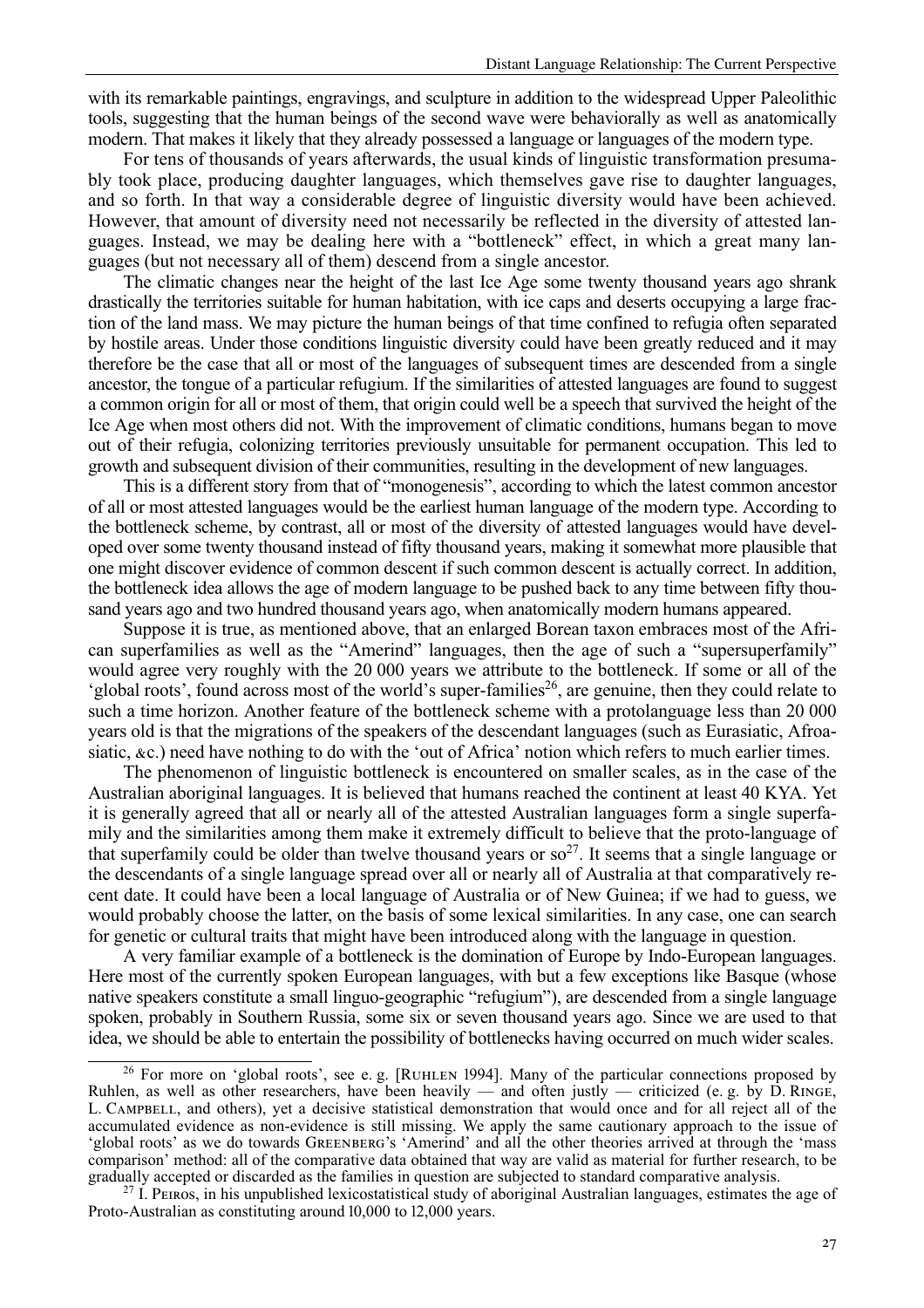## 8. Conclusion

The data accumulated within the *EHL* etymological network vary in quality and 'convincing' force'. The program, however, manages to collate the results of half a century's research on distant language relationships (so far, mostly within Eurasia) with results recently achieved by the EHL team which has the benefits of better data access, methodology that is modernized (but still firmly rooted in tradition), and computer handling of data. Much remains to be done, but even now certain prehistoric scenarios of linguistic development within the last 20 000 years can be drawn up, with the most probable one looking as follows:

- (i) At the height of the Ice Age humans were forced to take refuge in one or several zones suitable for survival, causing a decrease of the linguistic diversity that presumably existed before.
- (ij) With the improvement of climatic conditions, humans began to move out of their refugia, colonizing territories previously unsuitable for permanent occupation. This led to growth and subsequent division of their communities, resulting in the development of new languages.
- (iij) In the process of spreading various linguistic groups suffered different fates; some disappeared with or without any traces, while others expanded, spreading their languages over vast territories or shifting from one language to another<sup>28</sup>.
- (iv) One of the most succesful survivors of the Ice Age may be a hypothetical 'Borean' super-superfamily, whose age is estimated as 15– 17 KYA. Inconclusive, but significant evidence for 'Borean' is provided by preliminary comparison of four super-families, the historical reality of which is no longer questioned by EHL members: Eurasiatic, Afroasiatic, Sino-Caucasian and Austric.
- (v) Preliminary data also indicate possible connections between Borean and some superfamilies of Africa, America, and the Indo-Pacific region, not included in the four superfamilies mentioned above. Further research into distant relationships of languages is needed to find out whether these additional superfamilies are related to 'Borean' on a higher level or are hitherto unidentified branches of 'Borean'. The question of the original 'Borean' homeland also remains open.

Further research into distant relationships of languages is needed to find out whether there are other Ice Age survivors that are related to 'Borean' on a higher level or turn out to be potentially undiscovered members of the family itself. The question of the original 'Borean' homeland also remains open.

Acknowledgments

We would like to thank all participants of the *EHL* program for providing data and sharing their knowledge with us. We also gratefully acknowledge the generous support for the EHL project on the part of Mr. Jerry MURDOCK and Bryan J. and June B. Zwan Foundation.

## References

- ALEMSEGED, COPPENS, & GERAADS 2002 ― Z. Alemseged, Y. Coppens, and D. Geraads. Hominid Cranium from Omo: Description and Taxonomy of Omo-323-1976-896 *|| American Journal of* Physical Anthropology. 117 (2).
- BERGSLAND & VOGT 1962 K. BERGSLAND and H. VOGT. On the Validity of Glottochronology  $\#$ Current Anthropology. 3; pp. 115–153.
- BLUST 2000 R. BLUST. Why Lexicostatistics Doesn't Work: the 'Universal Constant' Hypothesis and the Austronesian Languages *// Time Depth in Historical Linguistics*. Ed. by Colin RENFREW, April McMAHON & Larry Trask. McDONALD Institute for Archaeological Research, Cambridge; pp. 311–332.

BURLAK & STAROSTIN 2005 ― С. А. Бурлак, С. А. Старостин. Сравнительно-историческое языкознание [Comparative-Historical Linguistics]. 2-е изд. М. [Second edition. Moscow]: "Academia".

- BURROW & EMENEAU 1984 T. BURROW and M. B. EMENEAU. A Dravidian Etymological Dictionary. Second Edition. Oxford Publishers.
- CALDWELL 1856 R. CALDWELL. A Comparative Grammar Of The Dravidian or South Indian Family of Languages,  $1<sup>st</sup>$  ed. London.
- CAMPBELL 1997 L. CAMPBELL. American Indian Languages: the Historical Linguistics of Native America. Oxford University Press, New York.

 $28$  Technically, language shift is a kind of language loss.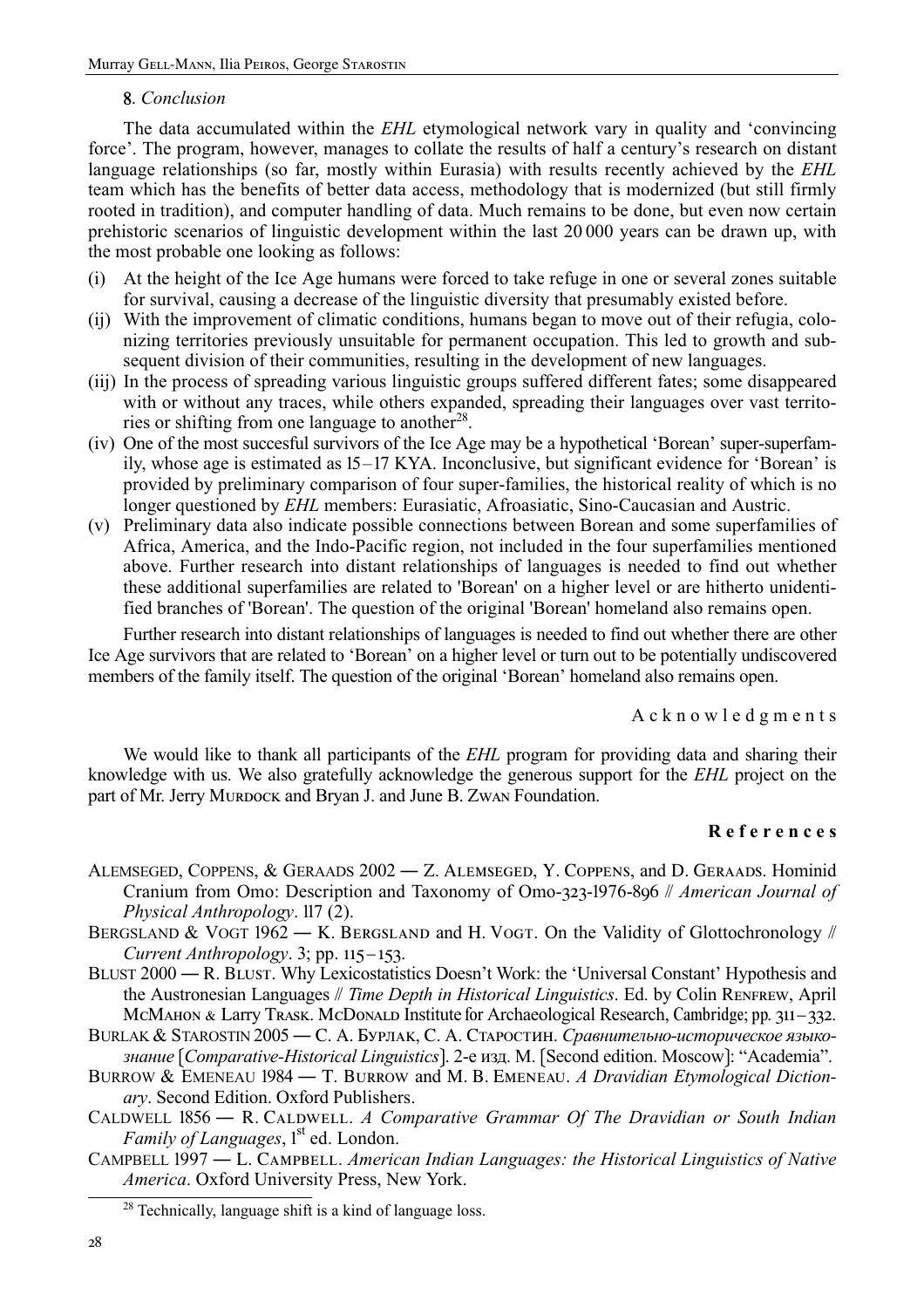- CAMPBELL 2004 L. CAMPBELL. Historical Linguistics: an Introduction.  $2^{nd}$  edition. Edinburgh: Edinburgh University Press, Cambridge MA: MIT Press.
- COHEN 1974 ― D. Cohen. Dictionnaire des racines sémitiques ou attestées dans les langues sémitiques. Paris, Mouron, La Haye.
- CROWLEY & DIXON 1981 T. CROWLEY and R. M. W. DIXON. Tasmanian  $\#$  Handbook of Australian Languages, Vol. 2. Ed. by R. M. W. DIXON & B. J. BLAKE. Canberra, Australian National University Press.
- DIMMENDAAL 1995 ― G. J. Dimmendaal. Do Some Languages Have a Multi-Genetic or Non-Genetic Origin? An Exercise in Taxonomy  $\#$  Cinquième Colloque de Linguistique Nilo-Saharienne. Éd. par Robert Nicolaï et Franz Rottland. Köln: Rüdiger Köppe Verlag; pp. 357–372.
- DYBO & STAROSTIN 2008 A. V. DYBO and G. S. STAROSTIN. In Defense of the Comparative Method, or the End of the Vovin Controversy // Аспекты компаративистики. [т.] 3 [Aspects of Comparative Linguistics. [v.] 3 / Orientalia et Classica: Труды Института восточных культур и античности. Вып. XIX. М.: Российский государственный гуманитарный университет [Papers of the Institute of Oriental and Classical Studies. Issue XIX. Moscow: RSUH Publishers); pp. 119–258.
- DYEN 1965 I. DYEN. A Lexicostatistical Classification of the Austronesian Languages  $\#$  International Journal of American Linguistics. Memoir 19. Bloomington, Indiana.
- FLEMING 1991 H. C. FLEMING. A New Taxonomic Hypothesis: Borean or Boralean // Mother Tongue. Newsletter. V. 14.
- FOLEY 2005 W. A. FOLEY. Linguistic Prehistory in the Sepik-Ramu Basin // Papuan Pasts: Cultural, Linguistic and Biological Histories of Papuan-Speaking Peoples. Ed. by Andrew PAWLEY, Robert ATTENBOROUGH, Robin HIDE and Jack GOLSON. Canberra: Pacific Linguistics; pp. 109–144.
- GORDON 2005 R. G. Jr. GORDON (ed.). *Ethnologue: Languages of the World*. Fifteenth edition. Dallas, Tex.: SIL International.
- GREENBERG 1966 J. GREENBERG. *The Languages of Africa*. Indiana University, Bloomington. Mouron & C<sup>o</sup>., The Hague, Netherlands.
- GREENBERG 1987 J. GREENBERG. Language in the Americas. Stanford University Press, Stanford.
- HOCK & JOSEPH 1996 Hans H. HOCK and Brian D. JOSEPH. *Language History, Language Change*, and Language Relationship: An Introduction to Historical and Comparative Linguistics. Berlin & New York: MOUTON DE GRUYTER.
- ILLICH-SVITYCH 1971–1984 ― В. М. Иллич-Cвитыч. Опыт сравнения ностратических языков (семитохамитский, картвельский, индоевропейский, уральский, дравидийский, алтайский): Введение. Сравнительный словарь. М.: «Наука», Главная редакция восточной литературы (Ап Аttempt at Comparative Dictionary of the Nostratic Languages (Semito-Hamitic, Kartvelian, Indo-European, Uralic, *Dravidian, Altaic).* Moscow: "Nauka" publishers]. V. 1 (b–K): 1971; V. 2 (l–f): 1976; V. 3 (p–q): 1984.
- KLIMOV 1998 G. A. KLIMOV. *Etymological Dictionary of the Kartvelian Languages*. Berlin: Mouton de Gruyter.
- LI 1977 LI FANG-KUEI [李方桂, Lǐ Fāngguì]. A handbook of Comparative Tai. Honolulu: University Press of Hawai'i.
- MARCANTONIO 2002 A. MARCANTONIO. The Uralic Language Family: Facts, Myths and Statistics. Publications of the Philological Society. Cambridge.
- MATTESON 1972 E. MATTESON. Proto Arawakan // Comparative Studies in Amerindian Languages. Ed. by Esther Matteson. Janua Linguarum, series practica, 127. The Hague: Mouton; pp. 160–242.
- MILITAREV & KOGAN 2000-2003 A. MILITAREV and L. KOGAN. Semitic Etymological Dictionary. Münster: Ugarit Verlag. Volume 1: 2000. Volume 2: 2003.
- MUDRAK 1984 О. А. Мудрак. К вопросу о внешних связях эскимосских языков [On the External Relations of Eskimo Languages  $\parallel$  Лингвистическая реконструкция и древнейшая история Востока. Сб. тез. М.: ИВ АН СССР [Linguistic Reconstruction and the Prehistory of the East. Moscow, Institute of Oriental Studies]; pp.  $80-87$ .
- NIKOLAEYV 1991 S. L. NIKOLAYEV. Sino-Caucasian Languages in America *|| Dene-Sino-Cauca*sian Languages. Ed. by V. SHEVOROSHKIN. Bochum; pp. 42–66.
- NIKOLAYEV & STAROSTIN 1994 S. L. NIKOLAYEV and S. A. STAROSTIN. A North Caucasian Etymological Dictionary. Moscow, "Asterisk" publishers.
- OREL & STOLBOVA 1995 V. OREL and O. STOLBOVA. Hamito-Semitic Etymological Dictionary: Materials for a Reconstruction. Leiden & New York.
- PAYNE 1991 D. L. PAYNE. A Classification of Maipuran (Arawakan) Languages Based on Shared Lexical Retentions // Handbook of Amazonian Languages, Vol. 3. Ed. by Desmond C. DERBYSHIRE and Geoffrey K. PULLUM. Berlin: Mouton DE GRUYTER; pp. 355-499.